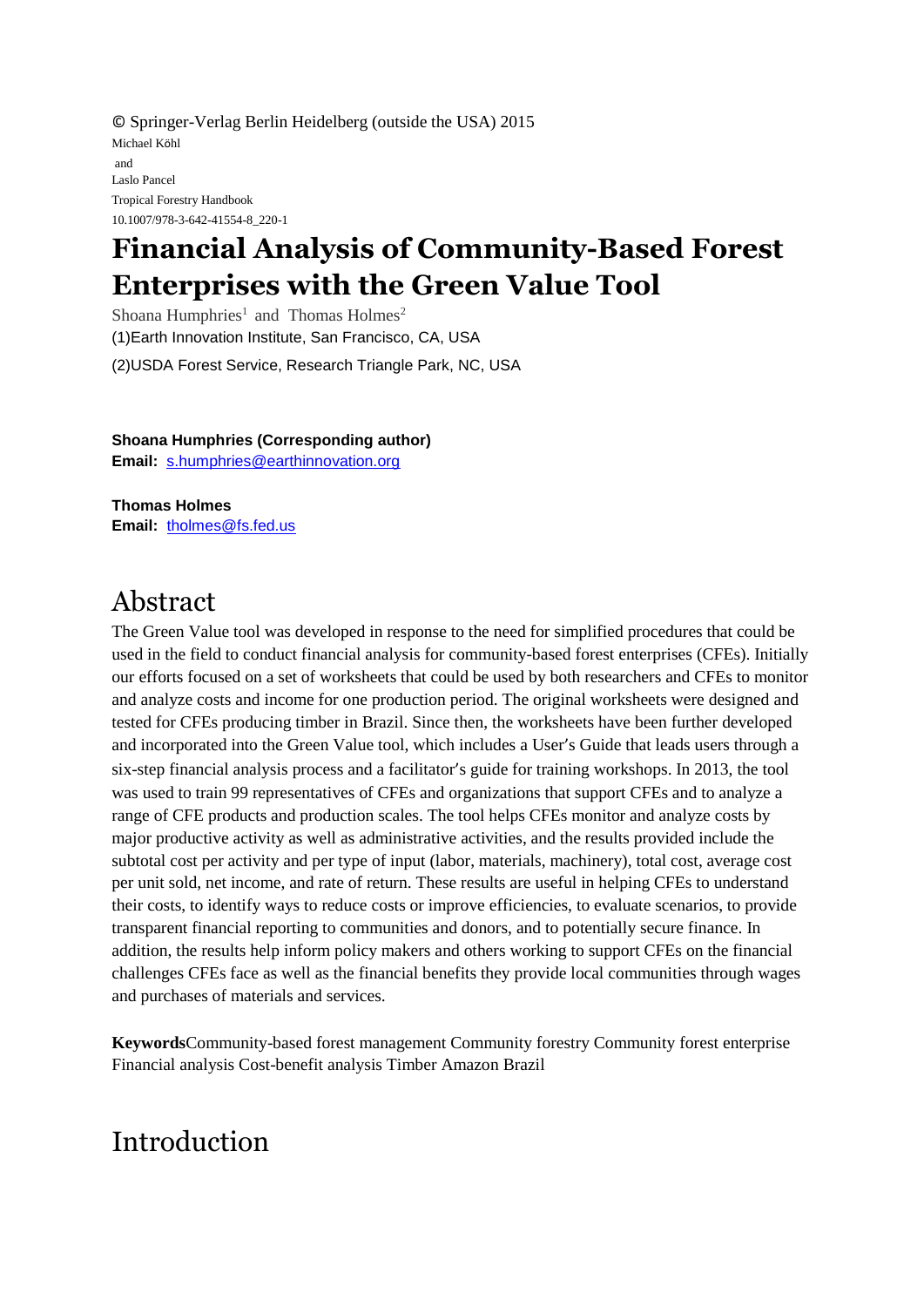The management and analysis of financial data can be difficult for any small enterprise but can be especially tough for community-based forest enterprises in developing countries. While these enterprises often learn quickly the technical aspects of forest management, many struggle in the process of becoming viable businesses. Specifically, few have the capacity or tools to monitor and manage their financial data, i.e., costs associated with production and income from sales, let alone to calculate total costs per activity, the depreciation value of machinery, net income, or rate of return. Similarly, rarely do the governmental or nongovernmental organizations that provide assistance to CFEs have this capacity or pertinent tools. Yet this information is critical to ensure the financial viability of these enterprises and the distribution of financial benefits to the communities involved, especially as community forestry becomes an increasingly important component of forest management around the globe.

Some may be surprised to realize that communities in developing countries own or control approximately 31 % of forests (Rights and Resources Initiative *[2012](#page-17-0)*), and in some countries, the percentage of community ownership or control is quite high. For example, in Mexico, an estimated 60 to 70 % of forests are owned by *ejidos* (a form of community land ownership), and in Brazil, indigenous and traditional peoples have long-term use rights to approximately one-third of the Brazilian Amazon (Pereira et al. *[2010](#page-17-1)*). Many communities continue using these forest landscapes in traditional ways, combining small-scale slash and burn agriculture with the collection of forest products for subsistence and income.

Increasingly, however, communities are demanding and being granted the rights and support to develop community-based forest enterprises (CFEs) for the commercial sale of forest products and/or services (Rights and Resources Initiative *[2012](#page-17-0)*). These enterprises may be comprised of individuals, family units, or community organizations that make a concerted effort to produce and/or sell forest products or services together. The products they produce vary greatly and may include timber and other types of forest products and services, such as Brazil nuts, natural rubber, carbon credits, etc. It has been estimated that in many countries up to 80 % or 90 % of forest-based enterprises are small and medium forest enterprises (Mayers *[2006](#page-16-0)*), many of which are assumed to be community-based forest enterprises (Rights and Resources Initiative *[2012](#page-17-0)*). The exact number of CFEs in each country varies and can be difficult to estimate, as not all governments keep or make available good data on the number of CFEs or the products they produce. An exception is Bolivia, for which government data indicate 149 communities have government-approved forest management plans for harvesting and selling timber products (ABT *[2013](#page-16-1)*), two-thirds of which are based in indigenous communities. In Mexico, there are 992 CFEs of different types that sell timber and non-timber forest products (Cubbage et al. *[2013a](#page-16-2)*).

Community-based forest management for revenue generating purposes provides a very different economic paradigm from the traditional model of the firm as a private enterprise (Antinori *[2005](#page-16-3)*). While traditional microeconomic theory of the firm is built on a foundation of profit maximization for business owners (entrepreneurs), the goals of CFM are more likely to hinge on expanding the set of economic opportunities for community members, with a greater emphasis on job and income creation for families than on profits. However, despite a difference in the objectives associated with traditional versus community-based business enterprises, it has become apparent that fundamental concepts underlying the traditional analysis of financial and economic data, such as tabulation of costs and revenues, are equally useful for understanding the short-run and long-run financial viability of CFEs (e.g., Humphries et al. *[2012](#page-16-4)*). In particular, financial analyses of CFEs can be used to evaluate the current and potential future financial viability of a community forest enterprise, identify which activities are most costly or inefficient, and track changes in key variables over time. Some studies have evaluated the costs and financial benefits of CFEs. These studies have highlighted that CFEs can be financially viable (Medina and Pokorny *[2008](#page-17-2)*; Humphries et al. *[2012](#page-16-4)*), at least in the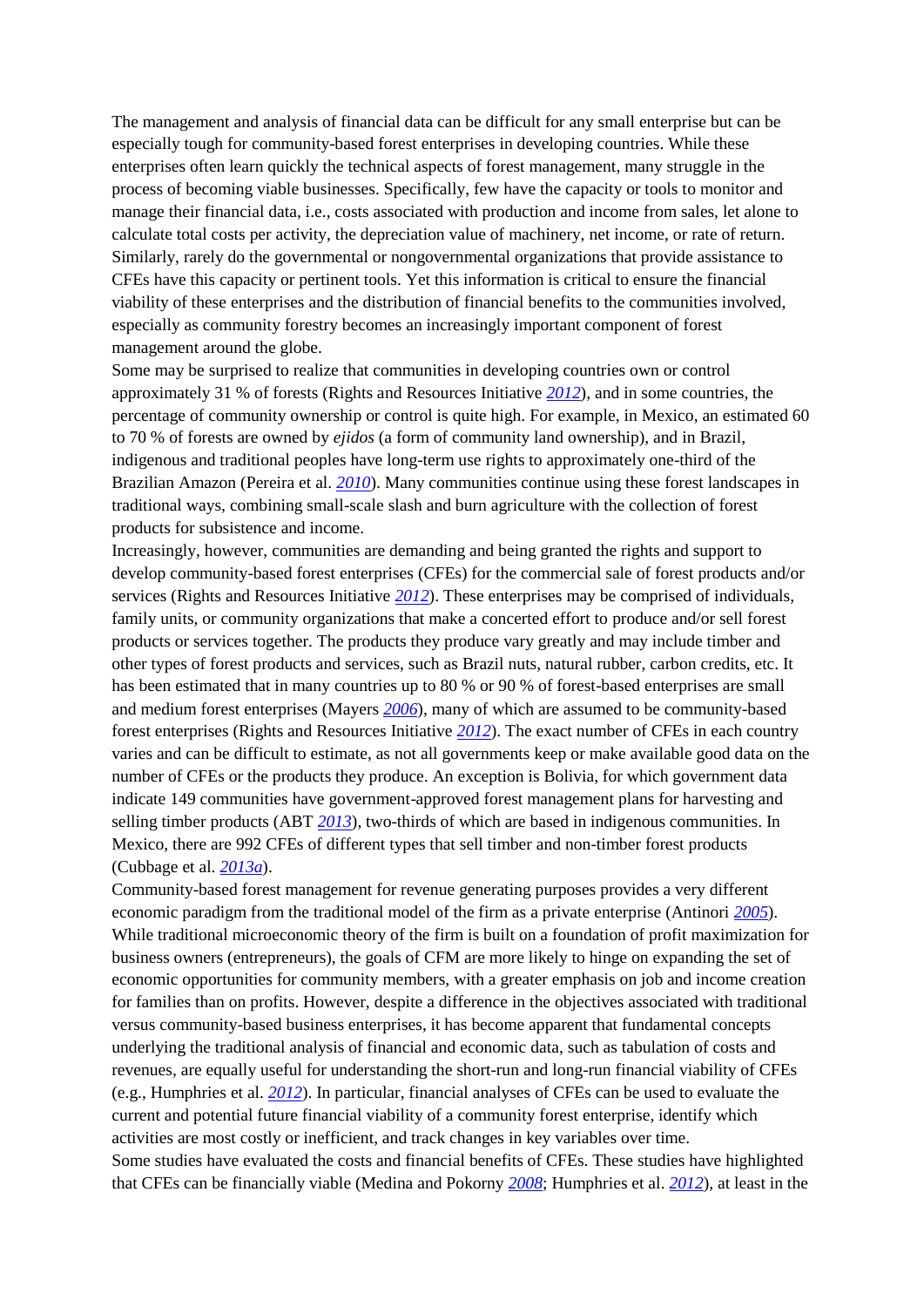short run, and in some cases, they are able to earn substantial rates of return (Torres-Rojo et al. *[2005](#page-17-3)*; Medina and Pokorny *[2008](#page-17-2)*). However, one limitation of previous studies of CFE financial viability is that they frequently excluded costs that are subsidized, especially technical assistance and machinery costs (Pinho de Sa and de Assis Correa Silva *[2004](#page-17-4)*). Inconsistent methodologies within studies also make it difficult to compare study results. While it is too early to make broad generalizations about the financial viability of CFEs under alternative circumstances, there is evidence that economies of scale in production and cost-sharing among neighboring CFEs improve the likelihood of CFE financial viability (Humphries et al. *[2012](#page-16-4)*). These studies highlight the importance of applying standardized methods of financial and economic analysis so that research results can be compared across studies using tools such as meta-analysis.

## **Objective**

Our goal was to develop a tool, which we have named Green Value, to allow CFEs and their partner organizations to manage and analyze CFE cost and income data, as well as to provide a methodology and tool to help researchers generate data and information about CFEs to inform forest policy decision-making and CFE support efforts. We found three other tools or resources for financial analysis that have been developed specifically for CFEs. One was developed for financial analysis of community forestry concessions in Guatemala (Gómez and Ramírez *[1998](#page-16-5)*), another was developed for financial and economic analysis of CFEs in Mexico and Latin America (Cubbage et al. *[2013b](#page-16-6)*), and the third is a handbook for several kinds of economic and financial analyses for "participatory forest management" developed for a broad set of users (Richards et al. *[2003](#page-17-5)*). We are also familiar with the Reduced-Impact Logging Simulator (RILSIM), which is designed for larger, industrial timber companies and involves a highly automated user interface ( *[Blue Ox Forestry no date](#page-16-7)*). What separates our Green Value tool from these other tools is that it focuses on financial analysis for one production period, strongly encourages the inclusion of all costs (even ones normally subsidized), includes a facilitator's guide, and comes with illustrated step-by-step instructions with examples for how to use a series of preformatted spreadsheets to monitor and analyze financial data. It is also purposefully not highly automated so that users can double-check data and better understand and verify results. This chapter presents background information on the process of developing Green Value: a tool for simplified financial analysis of forest-based initiatives, an overview of the tool, the application of the tool to date, lessons learned, a case study on the use of the tool, and conclusions regarding how it could be used in the future both by CFEs and by others. We developed this tool with the input of many of the forestry professionals and staff working with CFEs in the Amazon basin from 2006 to the present.

# Development of a Financial Analysis Tool

In 2006, with the end of an extensive project (ProManejo) to fund pilot forest management projects for timber production in the Brazilian Amazon a few years away, there was interest on the part of researchers and government agencies in the future of the fledgling community-based forest enterprises (CFEs) that had been heavily supported. We identified two pilot projects interested in collaborating on CFE financial viability analysis. It was determined that the studies should include all of the costs and income for one harvest season, and costs that were subsidized for the enterprises would also be included in order to determine if the income generated through product sales would be sufficient to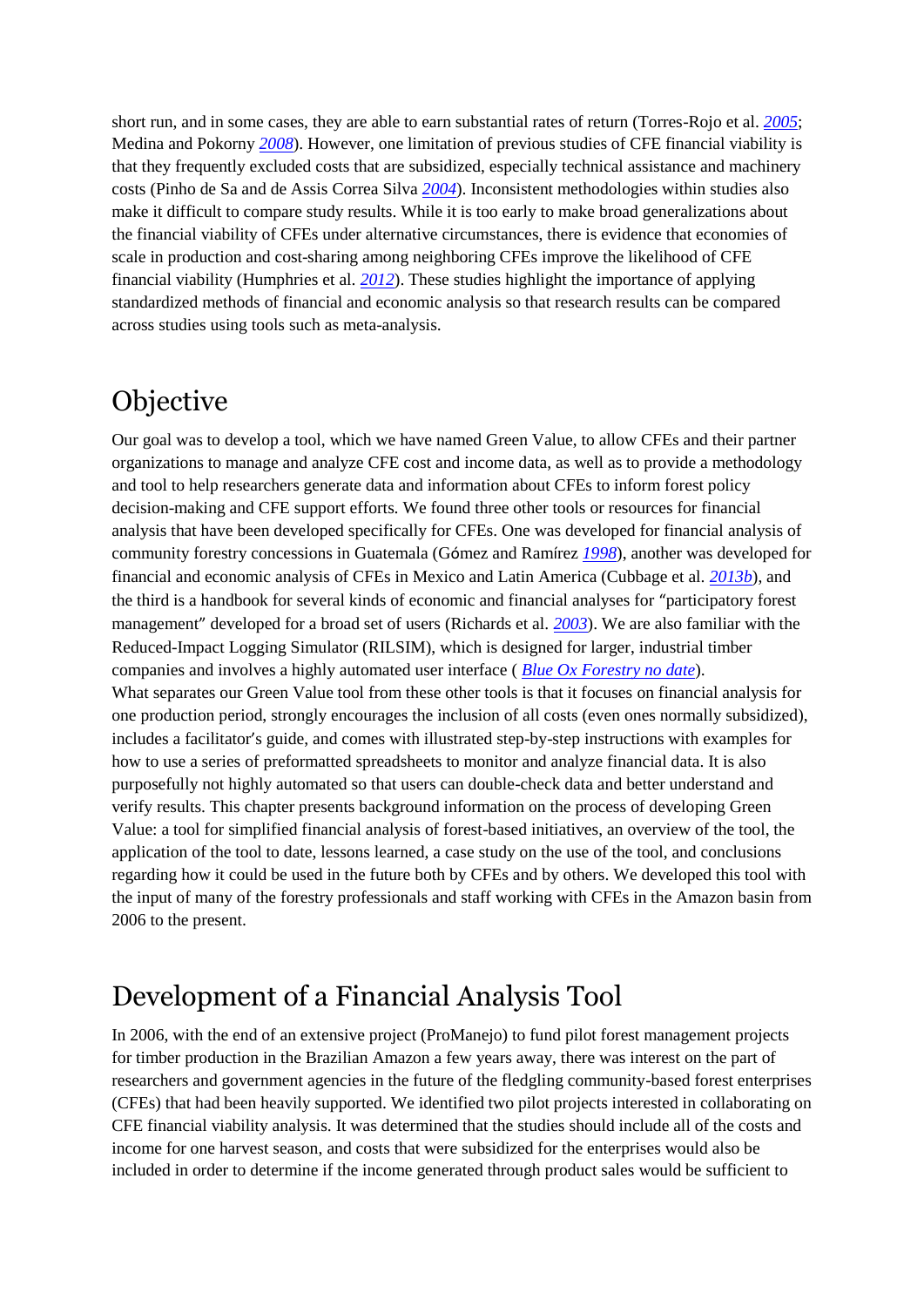cover all of the CFEs' operational costs. Subsidized items included machinery and equipment used in timber harvesting (e.g., chainsaws) and administrative activities (e.g., computers), technical staff support, infrastructure, training courses, and supplies (e.g., gasoline, office paper). The inclusion of all of these costs would enable the estimation and comparison of the true cost per unit of production (e.g., for a cubic meter of log) and price(s) received per unit.

## Development Process

We implemented a participatory research process in late 2007 and in early 2008 holding two 4-day workshops to train participants in financial analysis methods while also organizing and analyzing data with the staff of the two CFEs. The first day was dedicated to preparation of cost and income data for analysis and an introduction to basic financial concepts and the methodology to be used. The remaining time was spent compiling and entering the production and cost data by major productive activities, as well as compiling and entering all costs related to the administration of the CFE. These administrative costs included all of the infrastructure and services associated with administering the CFE, including technical staff salaries, vehicles, office rent, electricity, communications (i.e., telephone, Internet), etc. The CFE staff was usually a combination of local community members with advanced training and professional foresters or other technical staff brought in specifically to work on the CFE. The staff worked in small groups to enter and analyze the cost data by type of input (i.e., labor, materials and services, machinery and equipment). At the end of the workshop, all participants came together to review and discuss the overall results. These results were also combined with a collaborator's recent study results into one paper and published in the journal *Ecological Economics* (see Humphries et al. *[2012](#page-16-4)*).

In order to facilitate the use of the spreadsheets by CFEs and others, we developed a user's guide to accompany the spreadsheets, as well as detailed instructions at the beginning of each spreadsheet. The guide and spreadsheets were validated at a training workshop in Brazil in late 2011 and then further revised based on feedback from participants. In addition, a facilitator's guide is currently under developmentto assist users in training others in the Green Value tool.<sup>1</sup>

## The Green Value Method and Tool

The Green Value method is comprised of six steps for completing the financial analysis of a forestbased initiative (Table [1\)](#page-3-0). The steps take the user through the following process: development of a plan for monitoring and analyzing the production of a specific product during a specific period of time and for a specific producer (e.g., family, association, cooperative), the collection of the cost and income data in written form, the introduction of the data into preformatted worksheets using a computer, the compilation of the cost information into subtotals, the organization and analysis of all of the data into one summary worksheet and graphics, and discussion of the results (Table [1\)](#page-3-0).**Table 1** Six steps for financial analysis of forest-based initiatives

<span id="page-3-0"></span>

| <b>Steps</b> | <b>Description</b> |
|--------------|--------------------|
|--------------|--------------------|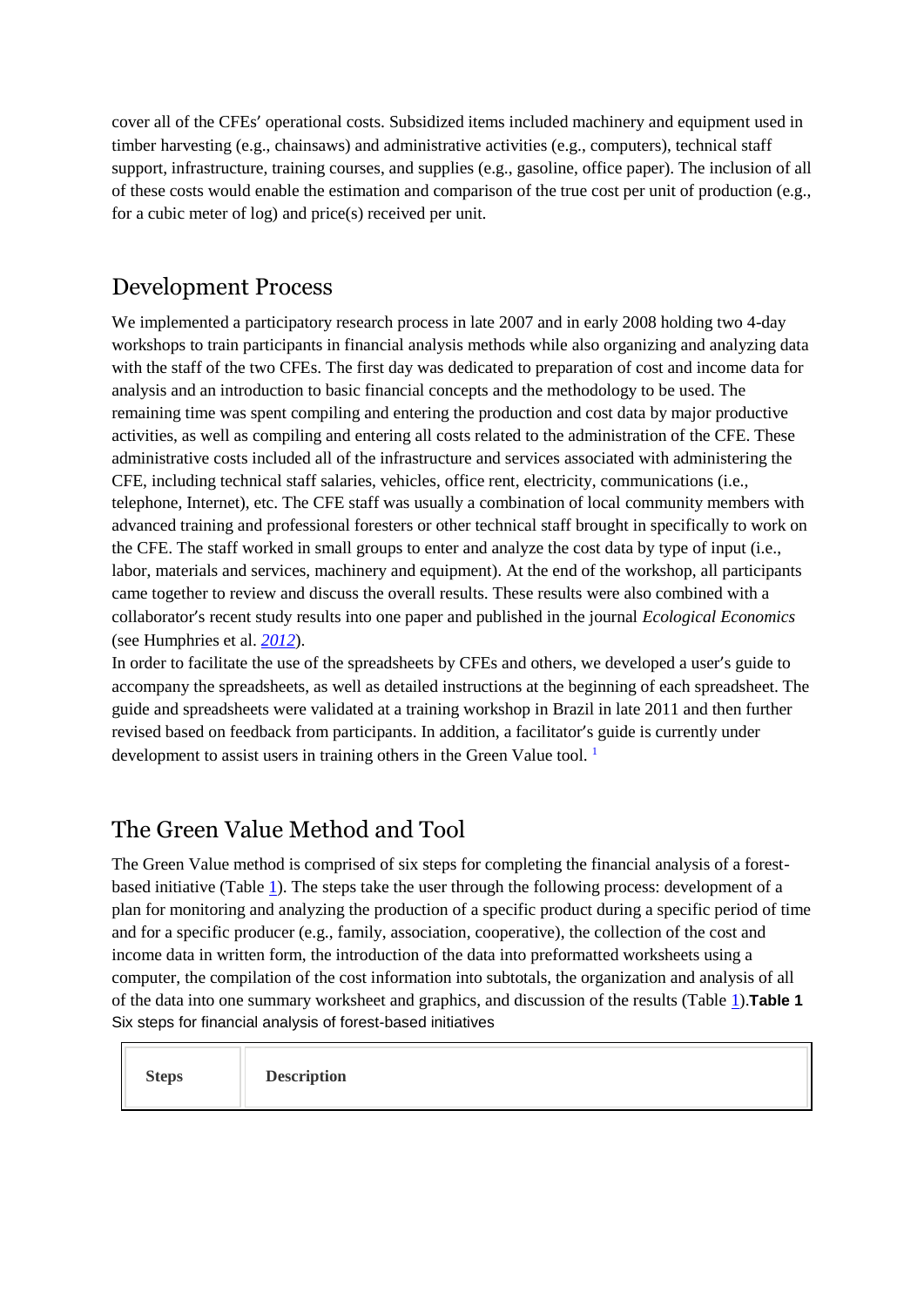| Step 1. Plan                         | Enter general information about the product, the producer, the period of time to be analyzed,<br>the producer's goals, the principal activities to be monitored, and the responsibilities for<br>monitoring. Also note any assumptions used in the financial analysis |
|--------------------------------------|-----------------------------------------------------------------------------------------------------------------------------------------------------------------------------------------------------------------------------------------------------------------------|
| Step 2.<br>Collect data              | Collect cost and income data and record it in written form using printed worksheets for each<br>type of input (labor, materials and services, and machinery and equipment)                                                                                            |
| Step 3. Enter<br>data                | Enter the collected data in digital form in worksheets using a computer                                                                                                                                                                                               |
| Step 4.<br>Compile<br>data           | Calculate and verify subtotals per type of input and per activity                                                                                                                                                                                                     |
| Step 5.<br>Analyze data              | Present the costs per activity and per input type and calculate total income, net income, and<br>rate of return. Illustrate results using graphs and charts                                                                                                           |
| Step 6.<br><b>Discuss</b><br>results | Register the main points from the discussion of the results                                                                                                                                                                                                           |



The Green Value tool is comprised of a user's guide, a series of preformatted worksheets, and a facilitator's guide. There are one or more worksheets for each step. They are designed to help users both collect and record data in written form by hand and to enter the data in digital form using a computer. There are formulas to automatically calculate subtotals within worksheets and links to facilitate the copying of subtotals between worksheets, but most data entry is manual.

The basis for monitoring the costs related to production of the product or service being analyzed (i.e., all activities that did not fit under "Administration") is a list of the principal productive activities. These are usually three to five main activities, each of which contains sub-activities; the number of main activities usually depends on the complexity of the operation. The costs for inputs (i.e., labor, materials, machinery) are organized and recorded by principal activity.

The most complicated aspects of the six steps are related to machinery and equipment. First, machinery and equipment must be depreciated. We present a simplified method for calculating the annual depreciation cost of each item, which consists of dividing its value into equal parts based on its useful life in numbers of productive periods. This useful life, we suggest, should be based on the producers' experience with each piece of machinery or equipment. For example, if a chainsaw costs \$3,000 and usually lasts 3 years for a specific CFE, then the annual depreciation cost should be \$1,000.

Second, the annual depreciation cost for an item should be divided among the principal productive activities in which it is used. We suggest using the number of person days worked in each activity as the basis for calculating the relative proportion of the depreciation cost to assign to each activity. Continuing with the chainsaw example, let us assume the chainsaw is used in three activities as follows: activity A for 10 person days, activity B for 20 person days, and activity C for 20 person days. Therefore, the proportion of the depreciation cost (\$1,000) assigned to each activity would be as follows: \$200 for activity A, \$400 for activity B, and \$400 for activity C. The calculation is made as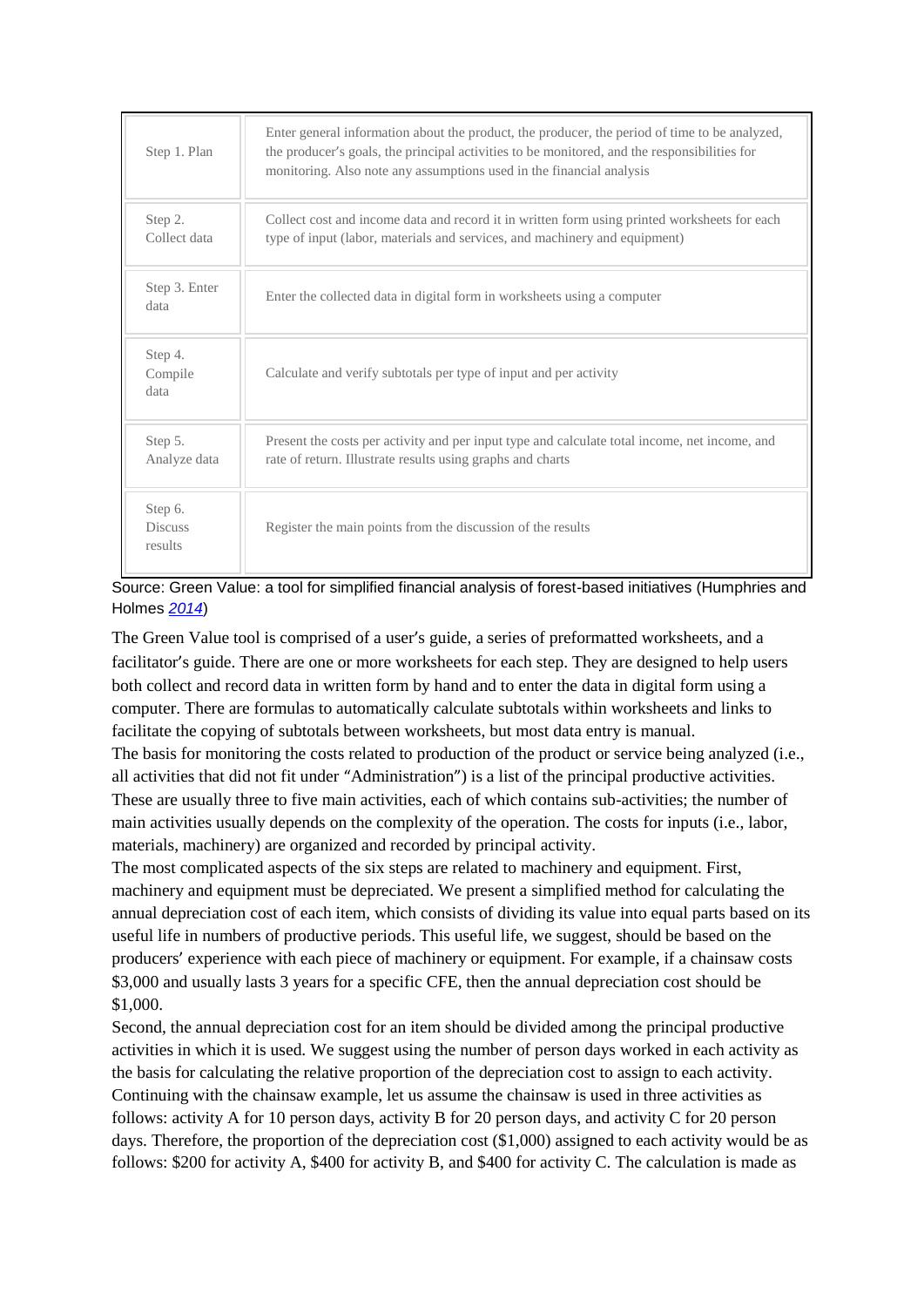follows for activity A: annual depreciation cost x person days for activity A/total person days in which chainsaw was used for activities A, B, and C, which was  $$1,000 \times 10$  days/50 days = \$200.

## Potential Uses of Results

The results can be used for many purposes by the CFEs and by others involved in discussions of and initiatives to support CFEs. For CFEs, the potential uses of the tool include (but are not limited to): *1.*

Clear picture of total costs per activity and type of input (labor, materials and services, machinery and equipment). Many CFE staff and family producers are surprised to see the total cost of production and the distribution of costs by activity and type of input. Often, for example, they had not thought of the value of the labor that goes into production or of the depreciation value for the machinery and equipment they use – it is common for machinery and equipment used by CFEs to have been subsidized completely or partially by donor funds. In addition, many CFEs do not include administrative costs in their own calculations and are surprised to see this activity category among the most expensive; it includes salaries for permanent/semipermanent workers and equipment that is utilized across many different activities (e.g., a truck, a computer).

### *2.*

Improved understanding of the cost per unit of production (e.g., the cost per cubic meter of standing timber or logs or per kilogram for Brazil nuts). This information is necessary to evaluate prices at which products should be sold and can be useful evidence in negotiating with buyers.

### *3.*

Improved transparency in financial analysis and reporting. This clear way of organizing, calculating, and displaying costs in spreadsheets and graphs is useful for communicating the financial aspects of the operation to community members. This can help avoid conflicts and misunderstandings, which are common when large sums of money are involved in collective activities. The clear organization of the data and results may also help CFEs obtain credit or funding from new sources and/or improve their reporting to current lenders or donors.

### *4.*

Financial planning. The results indicate how much capital the CFE needs to save each year to replace aging equipment. The tool can also be used to evaluate scenarios for decreasing costs (e.g., through increased efficiency) or increasing costs (e.g., through investments in additional machinery). Finally, the calculation of net income and rate of return help a CFE evaluate if it is meeting its financial goals.

The results of CFE financial analysis are also of potential interest to CFE partners, donors, banks, politicians, and academics. The financial analysis results can be used as evidence of the financial viability of different types of models of CFEs, operating at different scales and producing different products. This information can help CFE partners, donors, and politicians improve strategies for supporting existing CFEs and replicating successful models. The results can also help identify the different types of benefits of CFEs, such as the number of jobs generated, amount of income that goes to wage laborers (ideally from the same community or region), and how much profit is generated for investment in community initiatives and/or distributed to families. Finally, academics can analyze the results of financial analysis of different CFEs and try to identify factors that affect the results (such as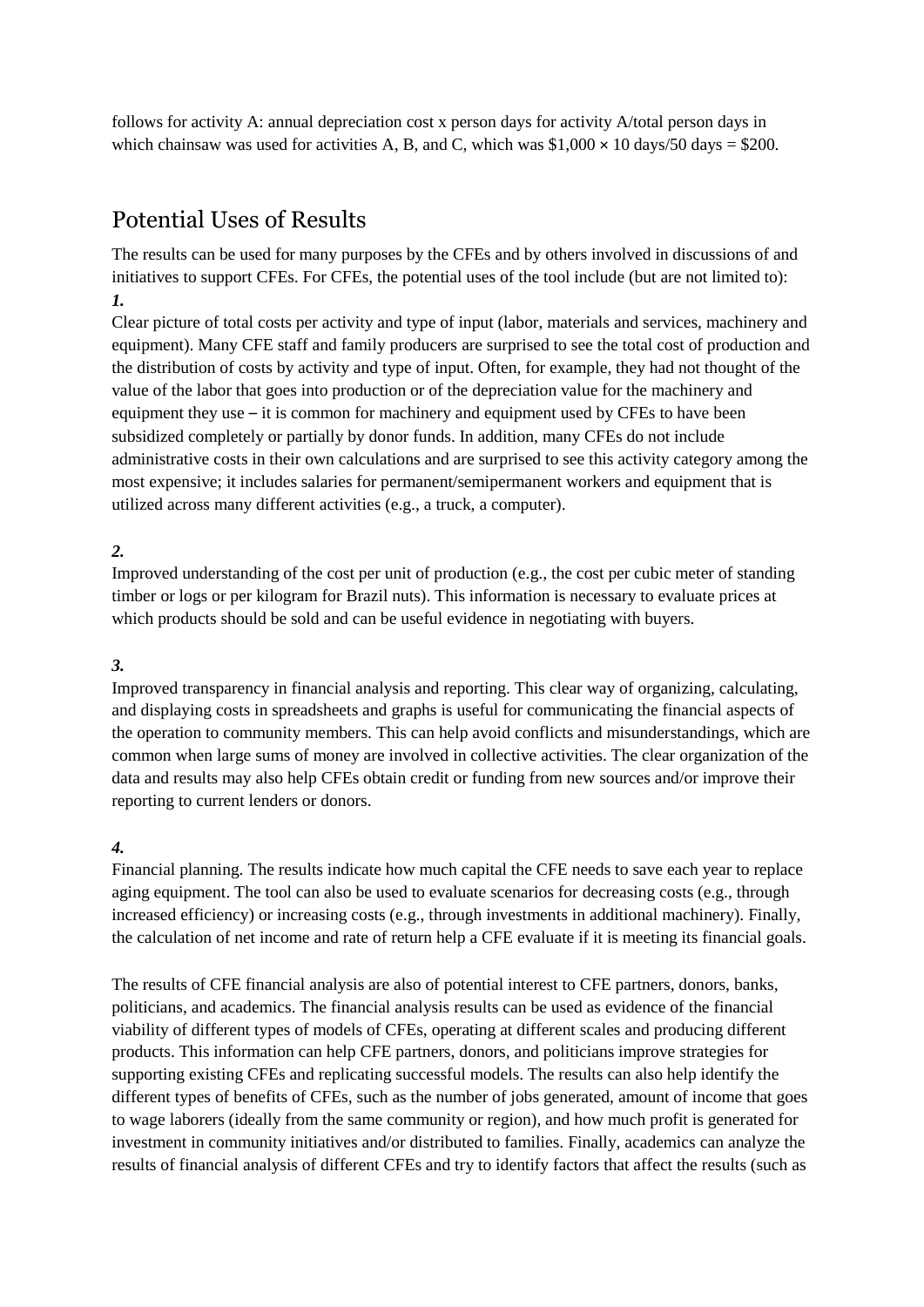in the subchapter by Cubbage et al.) in order to explain differences (e.g., size of forest) and/or identify strategies that may improve results (e.g., monitoring, forest certification).

## Application of the Green Value Tool to Date

In August [2](#page-17-7)012,  $2$  a capacity-building project in financial analysis based on the Green Value tool was launched in Bolivia, Brazil, Colombia, Ecuador, and Peru. The main goal of the project was to train trainers in the use of the tool in order to strengthen financial analysis capacity for CFEs and their partner organizations in the region. Ten trainers were chosen from civil society organizations that worked directly with CFEs in the provision of technical assistance. After an initial training of the trainers, the Green Value tool was utilized in six workshops to train CFE staff in Peru, Bolivia, and Brazil. The workshops spanned 3 days and involved training of 5–10 CFE staff and two to five staff of local civil society and government organizations. Two or three cases of CFE production were analyzed in each workshop, and usually one case of family-level production of a non-timber forest product was analyzed. The initiatives analyzed ranged from family-scale production of non-timber forest products, e.g., Brazil nuts, to larger timber operations managed by a cooperative. After each workshop, the handbook and worksheets were revised to provide more options for data collection and analysis and/or to make the worksheets more user-friendly.

A total of 99 people received training, and 15 cases were analyzed. The financial viability results varied among the cases, from some small, family enterprises having negative net income when labor costs were included to larger operations receiving substantial return on investment (i.e., over 50 % rate of return).

A case study was prepared for each case analyzed. The goals of preparing and distributing the case studies are to provide documentation of the studies to the CFEs analyzed, as well as to inform policy makers, academics, resource management professionals, and donors about the range of enterprise scales and products being managed, the financial contributions of CFEs to communities and families through wages and profits, and the challenges some CFEs face regarding expensive bureaucratic processes, financing, and obtaining fair prices.

A second round of trainings will take place in late 2014 and 2015, with a focus on preparing trainers in Green Value. The Green Value tool and the case studies prepared for the initial workshops will also be made available on the Internet free of charge (see [www.earthinnovation.org\)](http://www.earthinnovation.org/).

# Discussion and Conclusions

The Green Value tool is a useful innovation for helping forest-based initiatives analyze their financial information and to make strategic financial decisions. The main benefits that users have reported include the following: it provides a way to tie all of an enterprise's financial information together in one summary sheet; it clearly presents which activities are most expensive; it helps generate awareness of the value of annual depreciation of the enterprises' machinery and equipment and therefore how much the enterprise needs to save each year to replace these items; and the results are transparent and more easily understandable than most legal, accountant-generated financial statements.

At the same time, Green Value is a tool for decision-making and should not be considered a replacement for accounting systems. In fact, the results of financial analysis obtained through the use of the Green Value tool and a cash flow analysis for the same forest-based initiative will not be the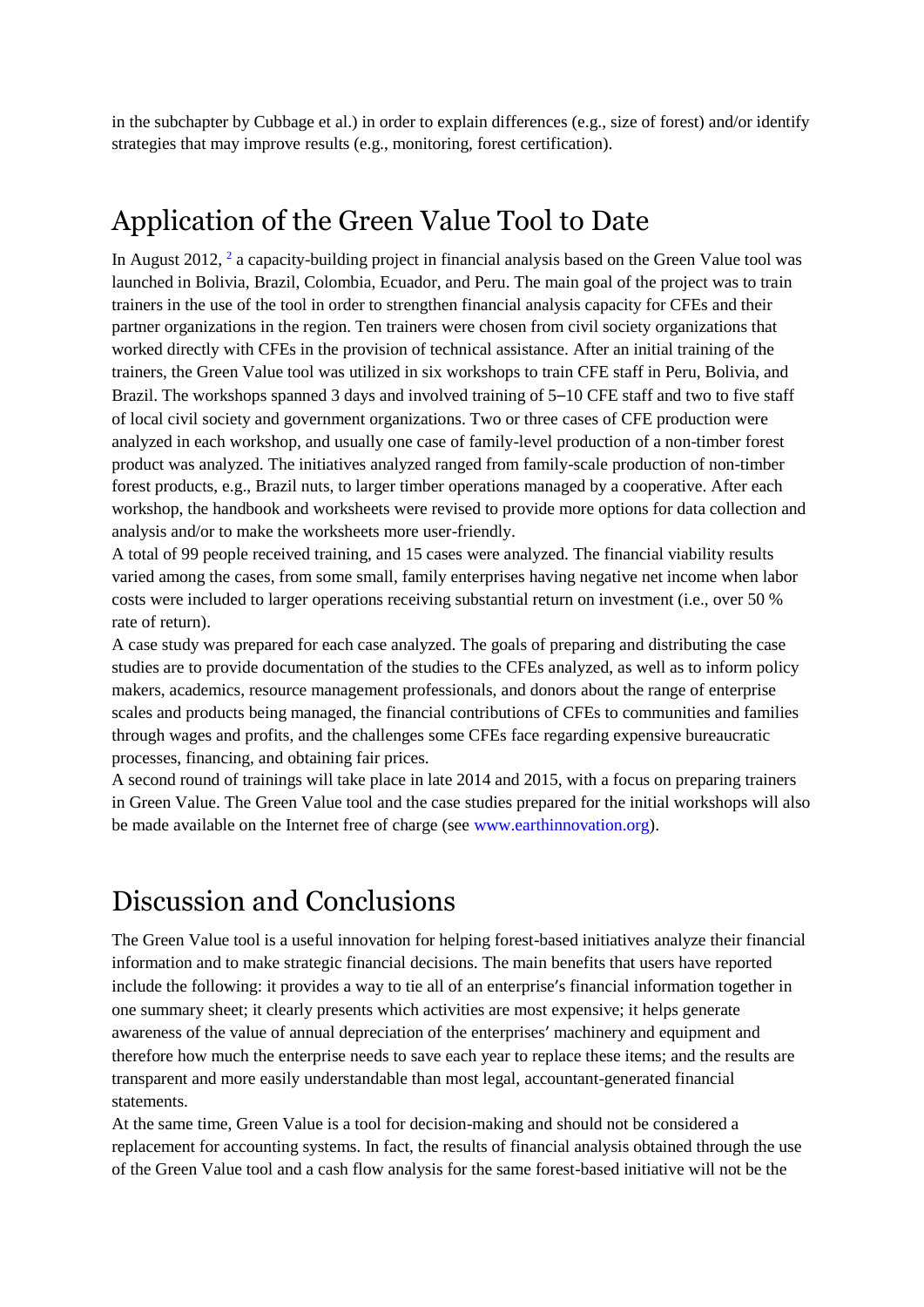same, for two main reasons: (1) costs that are subsidized are included as if the CFE were paying for them, and (2) the annual depreciation cost is a reflection of what should be saved to cover expenses when they occur and not a reflection of what has actually been spent each year to replace machinery or equipment. Most enterprises will need to work with an accountant to meet legal financial reporting requirements.

Several limitations to the Green Value tool have also been identified. First, users must have a basic understanding of Excel, especially how to use the sum function and links between cells. It is easy for the formulas or links to fail if they are not carefully maintained throughout the data entry and analysis process, and this may lead to exclusion of some costs, double counting of others, or other mistakes. Second, it might take some effort to adjust the CFE's accounting system data to be able to easily transfer data to the Green Value worksheets or vice versa. Third, administrative costs can be inflated, as the category is a catchall for expenses that are not easily divided among productive activities. Examples include technical staff that handle the day-to-day administration of CFEs, but who also dedicate much of their time to specific productive activities, and food for workers, which is difficult to monitor in terms of specific activities. However, users who would like to take the time to determine how to allocate the costs between activities are welcome to do so.

As mentioned earlier, in addition to the potential benefits for CFEs, the results of financial analysis of CFEs should also be of interest to people outside of the forest-based initiatives and their partner organizations. Specific uses of the results suggested through discussion of results with the people trained with the tool and with others include:

- Reflection by local and national governments on the true costs of compliance for forestbased initiatives with legal requirements (including technical assistance, fees, travel to government offices, etc.)
- Consideration of price supports and/or other incentives for family and CFE-produced forest products in order to support sustainable and legal harvesting and forest-based employment, and to help make these initiatives financially viable
- Justification by government and civil society organizations for providing low- or no-cost technical assistance to forest-based initiatives who want to sustainably and legally harvest and sell forest products but need assistance to do so
- Consideration of financial analysis results by financial institutions in decisions regarding whether to provide access to credit to forest-based initiatives and perhaps create lowcost credit programs for them
- Use of tool by government and civil society organizations and donors considering the development or replication of forest-based initiatives to develop projections for initial investments and annual cash flow needs.

There are also some important considerations regarding the interpretation of financial analysis results. First, while the finding of a negative net income (or net losses) could be interpreted as indicating that the forest-based initiative is not a viable model and should be discontinued, this is not the intent. The intent of the tool is to help CFEs generate better information for decision-making in order to improve their financial viability CFE as necessary and to reflect on the context in which they operate. The tool may help identify aspects of the initiative that need to be changed; however, it may also help identify areas in which initiatives need more investment from the government or others, such as infrastructure for transporting products (e.g., poor roads can greatly increase costs of getting products to markets and/or reduce prices offered by buyers who receive the product in the community) and technical extension services (which can be among the most expensive administrative costs). Second, the forestbased initiatives that have positive results, and there were many in our cases to date, have typically benefitted from 5 or more years of financial and technical assistance. They have had the opportunity to refine their skills and learn about the business and markets in which they operate and to accumulate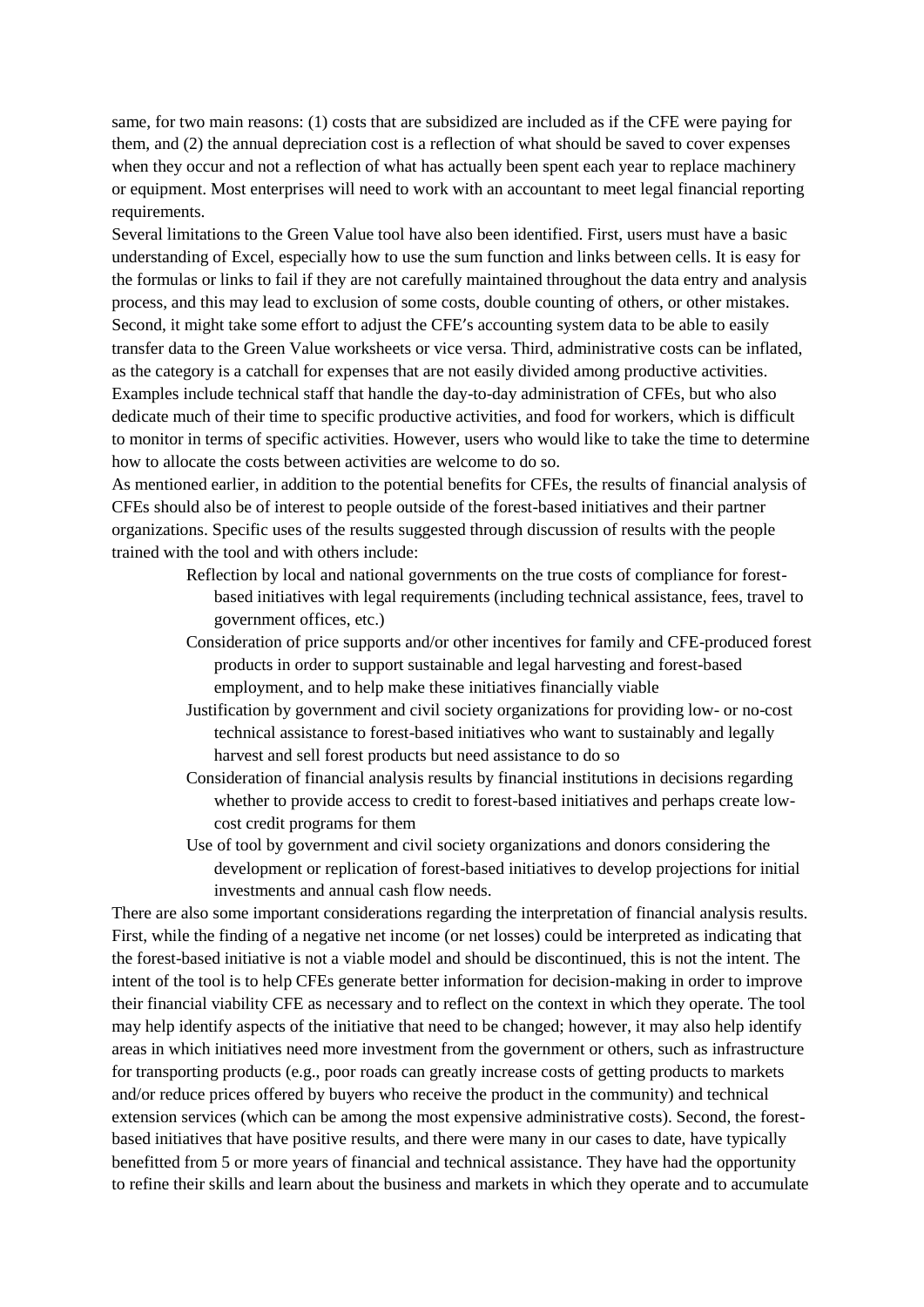funds for operating capital. As the tool is applied with a greater diversity of initiatives, there will be more examples and lessons to draw from.

In the future, we will continue to modify and improve the Green Value tool, to collaborate with users to distribute the results of the use of the tool, and to investigate how it could be useful to other types of producers and in other parts of the world. Follow-up with previously trained CFE staff and their partner organizations will indicate if and how they are using the tool, the modifications they have made and/or believe would be helpful, if the tool has been useful for continuous monitoring of financial costs and income, and if the use of the tool has been instrumental in any financial or management decisions. In addition, as the tool has been demonstrated to be useful to producers beyond the Brazilian timber CFEs for whom it was originally designed, we will continue to develop and test the tool with different collaborators and for different products and services as opportunities arise.

# Case Study: Use of the Green Value Tool with the Mixed Cooperative of the Tapajós National Forest

The Green Value tool has been used to conduct financial analysis of community forest enterprises in the Brazilian Amazon (Humphries et al. *[2012](#page-16-4)*). Here, we summarize findings from the Ambé CFE, an industrial-scale, upland forest ( *terra firme*) logging operation in the Tapajós National Forest, located near the city of Santarém, Pará, Brazil, and implemented by the Mixed Cooperative of the Tapajós National Forest (Cooperativa Mista da Flona do Tapajós – Coomflona). The cooperative drew its members from 18 forest communities. The CFE initially received funding from a federal government sponsored program (ProManejo) providing support for sustainable forest management in the Amazon. The enterprise is now largely self-sustaining, though it still benefits from some subsidies from projects managed by nonprofit organizations, and has been certified by the Forest Stewardship Council.

In late 2007, the Green Value tool were used to analyze data collected from the CFE's reduced-impact logging operation in which 300 were harvested in the cooperative's second timber harvest. Roughly 3,651 m<sup>3</sup> of logs were removed at an intensity of 12.2 m<sup>3</sup> per hectare (two to four trees per hectare). Forty temporary workers from local communities were employed in the operation along with seven permanent staff. Several participants had been previously trained in an International Tropical Timber Organization (ITTO) project in reduced-impact logging techniques. Workers received wages ranging from R\$ 21 to R\$ 30 per day. The overhead costs of the project were relatively high due to the expenses incurred by managing an office in Santarém and a field camp 83 km distant. Transport costs were also relatively expensive due to the costs associated with owning and operating two trucks used to carry staff and workers from the city to the field. Rather than purchase heavy logging equipment, the project hired the services of a local logging company for skidding and loading operations. Logs were sold to a local sawmill.

Following the steps outlined in Green Value, labor, machinery, and material costs for the Ambé CFE were collected and organized by field activity as well as for office-related activities for the 2007–2008 production year and analyzed with the CFE staff during a 4-day workshop (Tabl[e 2\)](#page-9-0). This categorization of costs by activity helps the CFE understand which activities are most costly and how the revenues from product sales are distributed among labor and capital (machinery and materials) expenses. In addition, the inclusion of all costs, even those that had been subsidized in 2007 by the ProManejo project, helped estimate the true cost of log production. Figures  $1, 2, 3$  $1, 2, 3$  $1, 2, 3$ , and  $4$  show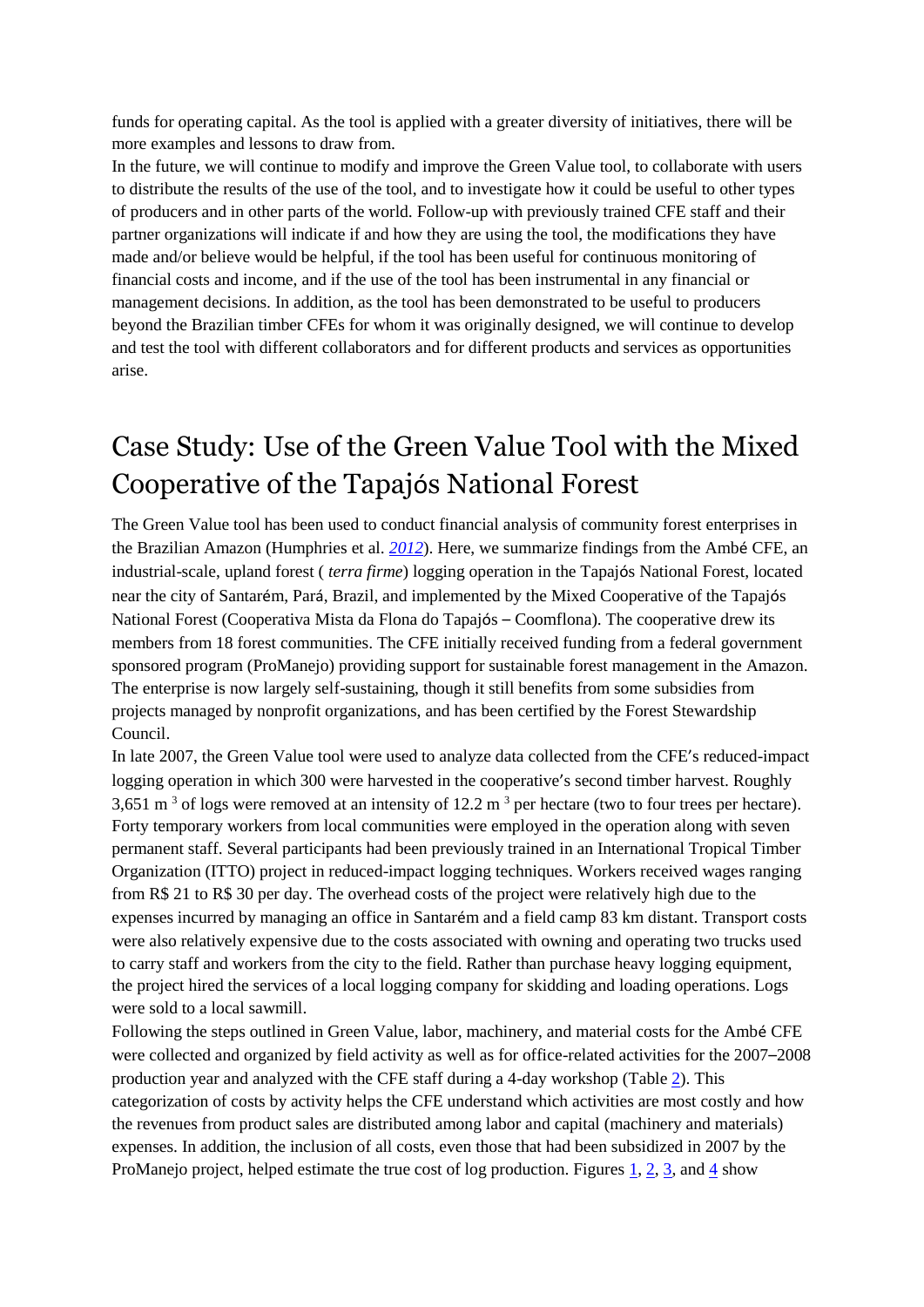excerpts of the Green Value worksheets with data for the Ambé project for two of the five main productive activities and for administrative activities. Please note the details of specific costs have been changed; however, the subtotal costs per input and per activity are accurate..**Table 2** Major productive activities for AmbÕ community forest enterprise

<span id="page-9-0"></span>

| <b>Major productive activities</b>                                |  |
|-------------------------------------------------------------------|--|
| Inventory and planning                                            |  |
| Harvest                                                           |  |
| Skidding                                                          |  |
| Product measurement & Loading                                     |  |
| Permanent plots                                                   |  |
| Name of Initiative: Coomflona<br>STEPS (2, 3) ENTER: LABOR (TIME) |  |

<span id="page-9-1"></span>Instructions: Use this worksheet for the "Time" option to enter information about <u>temporary workers</u> for each major activity related to the product being analyzed (e.g., Inventory, Harvesting, etc.), as defined in Step 1

Reminders: Be sure to use a different table for each major activity. Be sure to also use a different row to record data for each worker that worked and for each week of work. Data should only be entered in this worksheet for temporary workers, not for permanent workers.

Example data are provided in italics for two days of work below

Subtotal of Wages: Subtotal of Days Worked x Daily Wage

|                 |                          |              | Activity: Inventory & Planning |                   | Supervisor: Edivan           |     |  |                |                          |                               |       |                            |                |           |                        |                                                 |                     |                     |
|-----------------|--------------------------|--------------|--------------------------------|-------------------|------------------------------|-----|--|----------------|--------------------------|-------------------------------|-------|----------------------------|----------------|-----------|------------------------|-------------------------------------------------|---------------------|---------------------|
|                 |                          |              | <b>General Information</b>     |                   |                              |     |  | <b>Workers</b> |                          |                               |       |                            |                |           |                        |                                                 |                     |                     |
|                 | First day<br>of the week |              | Work<br>location               | Name of<br>Worker | Position                     |     |  | Days Worked    | $(1 =$ one complete day. | 0.5=half day, 0=did not work) |       | Subtotal of<br>Days Worked |                |           | * Subtotal<br>of Wages |                                                 | <b>Data Entered</b> | Data Entered On     |
|                 |                          | Day Mo. Year |                                |                   |                              | M I |  |                |                          | $T$   W   Th   F   Sat   Sun  |       | Sum Leader Other           |                | Wage (\$) | (S)                    | <b>Observations</b>                             | By (Person)         | (Date)              |
| $\downarrow$    |                          |              |                                |                   |                              |     |  |                |                          |                               |       |                            |                |           |                        |                                                 |                     |                     |
| 10              |                          | 6 2011       |                                | Edivan S.         | Compass<br>operator / leader |     |  |                |                          | 1.0 0.0 1.0 1.0 1.0 1.0 0.0   | 5.0   | 5.0                        |                | 30.0      | 150.0                  | He left on Tues, to work<br>on another activity | Patricia Ruiz       | 11/06: 13/06. 16/06 |
| 10              | 6                        | 2011         |                                | Paulo R.          | Note taker                   |     |  |                |                          | 1.0 1.0 1.0 0.5 1.0 1.0 0.0   | 5.5   |                            | 5.5            | 24.0      | 132.0                  | He got sick on Thurs. in<br>the afternoon.      | Patricia Ruiz       | 11/06: 13/06. 16/06 |
| 10              |                          | 6 2007       |                                | Joao F.           | Note taker 1                 |     |  |                |                          | 1.0 1.0 1.0 1.0 1.0 1.0 0.0   | 6.0   |                            | 6.0            | 24.0      | 144.0                  |                                                 |                     |                     |
| 10 <sup>1</sup> | 6                        | 2007         |                                | Elsa B.           | Note taker 2                 |     |  |                |                          | 1.0 1.0 1.0 0.5 1.0 1.0 0.0   | 5.5   |                            | 5.5            | 24.0      | 132.0                  |                                                 |                     |                     |
| 10              |                          | 2007         |                                | Oswaldo D. Helper |                              |     |  |                |                          | 1.0 1.0 1.0 1.0 1.0 0.5 0.0   | 5.5   |                            | 5.5            | 24.0      | 132.0                  |                                                 |                     |                     |
| 1.1.1           |                          | $-$          |                                |                   |                              |     |  |                |                          |                               |       |                            | <b>A 19 19</b> |           | 1.111                  |                                                 |                     |                     |
|                 |                          |              |                                |                   |                              |     |  |                | Subtotals per activity   |                               | 375.0 |                            | 81.0 294.0     |           | \$9,486.00             |                                                 |                     |                     |

**Activity: Harvest** Supervisor: Floriano S. Workers<br>Days Worked General Information First day<br>of the week Subtotal of Work Name of  $(1 =$  one complete day,<br>0.5=half day, 0=did not work) Subtota Position Days Worked Daily **Data Entered** Data Entered On of Wage<br>(\$) location Worker wany<br>Wage (\$) Day Mo. Year M | T | W | Th | F | Sat | Sun | Sum | Leader | Other Observations By (Person) (Date)  $\frac{1}{28}$  6 2011 τ  $\downarrow$  $\downarrow$ Floriano S Chainsaw operator  $\overline{5.0}$  $4.0$  $30.0$  $150.0$ 28/06, 30/06, 02/07 Joao Sosa  $28 \t6 \t2011$  $1.0$  1.0 1.0 1.0 1.0 0.0 0.0  $\overline{1}$ Nilson R Assistant  $5,0$  $4,0$  $24.0$ 120.0 Joao Sosa 28/06, 30/06, 02/07  $28 \t6 \t2011$ Chainsaw operator  $1.0$  1.0 1.0 1.0 0.0 0.0 1.0 5.0  $30.0$ 150.0 Tiago N.  $4.0$  $\overline{1}$ Joan Sosa 28/06.30/06.02/07  $\begin{array}{ccccccccccccc}\n1.0 & 1.0 & 1.0 & 1.0 & 0.0 & 0.0 & 1.0 & 5.0 \\
\hline\n\end{array}$  $\begin{array}{|c|c|c|c|c|}\n\hline\n28 & 6 & 2011 \\
\hline\n\cdots & \cdots & \cdots\n\end{array}$  $1$  Elder O. Assistant  $4.0$  $24.0$ 120.0 Joao Sosa 28/06. 30/06. 02/07 Subtotals per activity 160.0 \$4,320.00 80.0 80

### **Fig. 1**

Excerpt from the Green Value Labor worksheet for Ambé (Details have been changed to protect the CFE's privacy)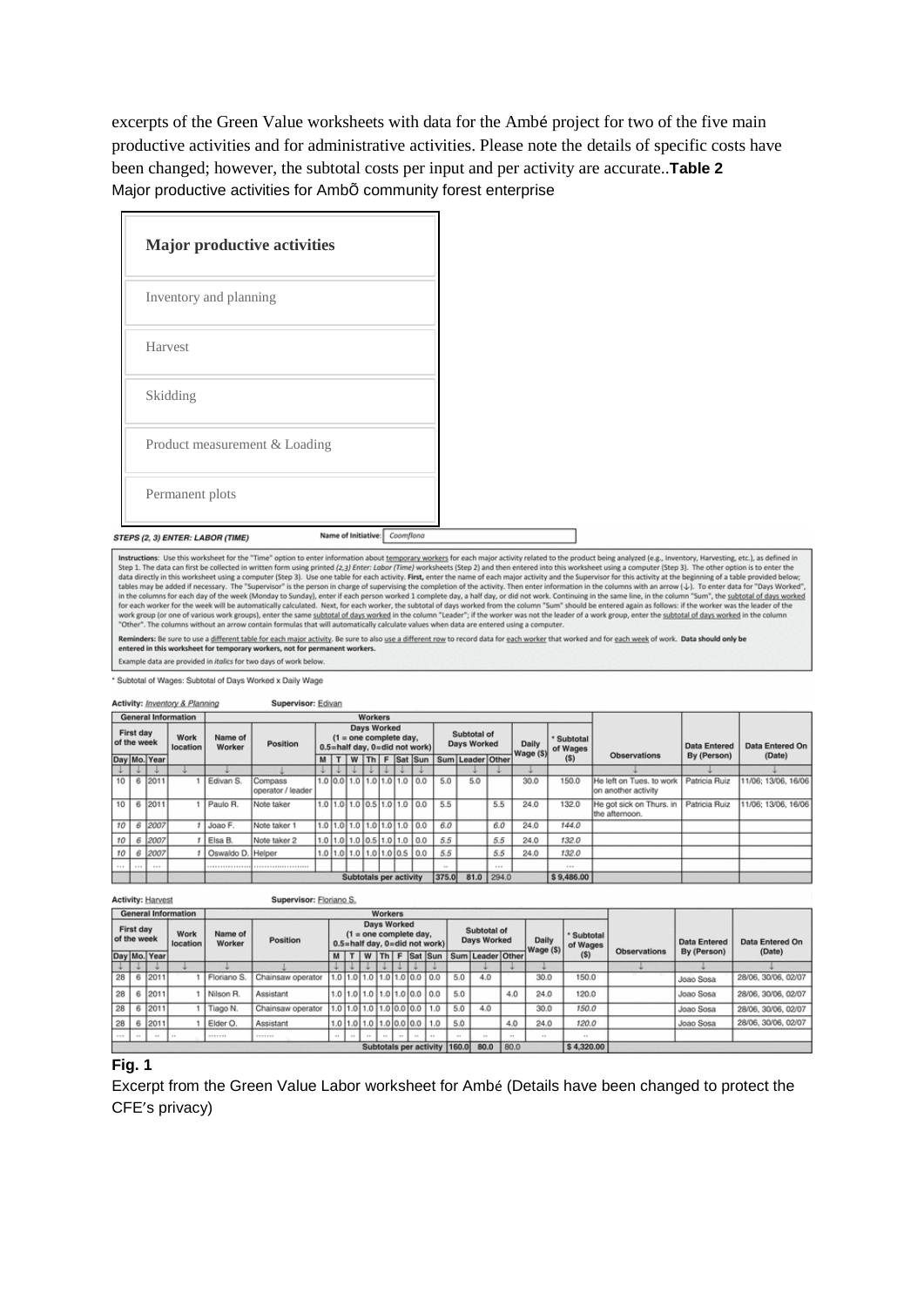#### <span id="page-10-0"></span>STEPS (2,3) ENTER: MAT-SERVICES

Name of Initiative:

Coomflona

Instructions: Use this worksheet to enter data for Materials (e.g., aluminum tags, gasoline, oil) and Services (e.g., preparation of Annual Operating Plan,<br>training) for each activity related to forest management (e.g., In one year or harvest season.\*\* The data can first be collected in written form using printed (2,3) Enter: Materials and Services worksheets (Step 2) and then entered into this worksheet using a computer (Step 3). Another possibility is to enter the data directly in this worksheet using a computer (Step 3). Use a different table for each major activity. First, enter the name of each major activity at the beginning of a table provided below; additional tables may be added if necessary. Then enter information in the columns with an arrow ( $\downarrow$ ). The columns without an arrow contain formulas that automatically calculate values when the data are entered using a computer.

Subtotal Cost = Quantity x Price / Unit

Activity: Inventory & Planning Supervisor: Edivan

|          | Date |              |                              |            | <b>Cost Data</b> |                              |                         |                     |           |                                           |
|----------|------|--------------|------------------------------|------------|------------------|------------------------------|-------------------------|---------------------|-----------|-------------------------------------------|
| Day      | Mo.  | Year         | Item                         | Unit       | Quantity         | Price / Unit<br>(S)          | * Subtotal<br>Cost (\$) | <b>Observations</b> | (Name)    | Data entered by Data entered on<br>(Date) |
|          |      |              |                              |            |                  |                              |                         |                     |           |                                           |
| 12       | 6    | 2011         | aluminum tags (.5 m)         | box        |                  | 13.00                        | 13.00                   |                     | Joao Sosa | 12.06.2011                                |
| 12       | 6    |              | 2011 erasers                 | individual | 3                | 0.30                         | 0.90                    |                     | Joao Sosa | 12.06.2011                                |
| 12       |      |              | 2011 pencils                 | individual | з                | 0.50                         | 1.50                    |                     | Joao Sosa | 12.06.2011                                |
| 12       | ß    |              | $2011$ nails                 | kilogram   | 20               | 6.00                         | 120.00                  |                     | Joao Sosa | 12.06.2011                                |
| Ť        | ٠    | 2011   fuel  |                              | liter      | 600              | 1.90                         | 1,140.00                |                     | Joao Sosa | 13.08.2011                                |
| $\cdots$ | 1.1  | <b>BERTH</b> | <b><i><u>RESERVE</u></i></b> | 21.202     | 100,000          | <b>HERE</b>                  | 11111                   |                     | 1.11      | <b>HERE</b>                               |
|          |      |              |                              |            |                  | Subtotal per activity<br>- S | 3,150.00                |                     |           |                                           |

Activity: Harvest / Tree Felling Supervisor: Floriano

|            | Date          |             |                                          |                | <b>Cost Data</b> |                     |                         |                     |                           |                           |
|------------|---------------|-------------|------------------------------------------|----------------|------------------|---------------------|-------------------------|---------------------|---------------------------|---------------------------|
| Day        | Mo.           | Year        | <b>Item</b>                              | Unit           | Quantity         | Price / Unit<br>(S) | * Subtotal<br>Cost (\$) | <b>Observations</b> | Data entered by<br>(Name) | Data entered on<br>(Date) |
|            |               |             |                                          |                |                  |                     |                         |                     |                           |                           |
| 16         | 9             | 2011        | Chainsaw chain 066                       | Individual     |                  | 63.00               | 252.00                  |                     | Joao Sosa                 | 18.09.2011                |
| 16         | 9             | 2011        | Fuel                                     | Liter          | 229              | 2.70                | 618.30                  |                     | Joao Sosa                 | 18.09.2011                |
|            |               |             | Filter                                   | Individual     | 1.00             | 50.00               | 50.00                   |                     |                           |                           |
|            |               |             | Wax pencil                               | Individual     | 107              | 2.00                | 214.00                  |                     |                           |                           |
|            |               |             | Knife for chain                          | Individual     | 4                | 8.00                | 32.00                   |                     |                           |                           |
| <b>COL</b> | $\frac{1}{2}$ | 18 10 11 11 | <b><i>BARRER</i></b>                     | $41.47 - 4.47$ | 日本文庫             | ■ 新 新 編             | $18.11 - 10.4$          |                     | 4.8.0                     | $-1000$                   |
|            |               |             | 2,087.00<br>Subtotal per activity<br>- s |                |                  |                     |                         |                     |                           |                           |

### **Fig. 2**

Excerpt from the Green Value Materials and Services worksheet for Ambé (Details have been changed to protect the CFE's privacy)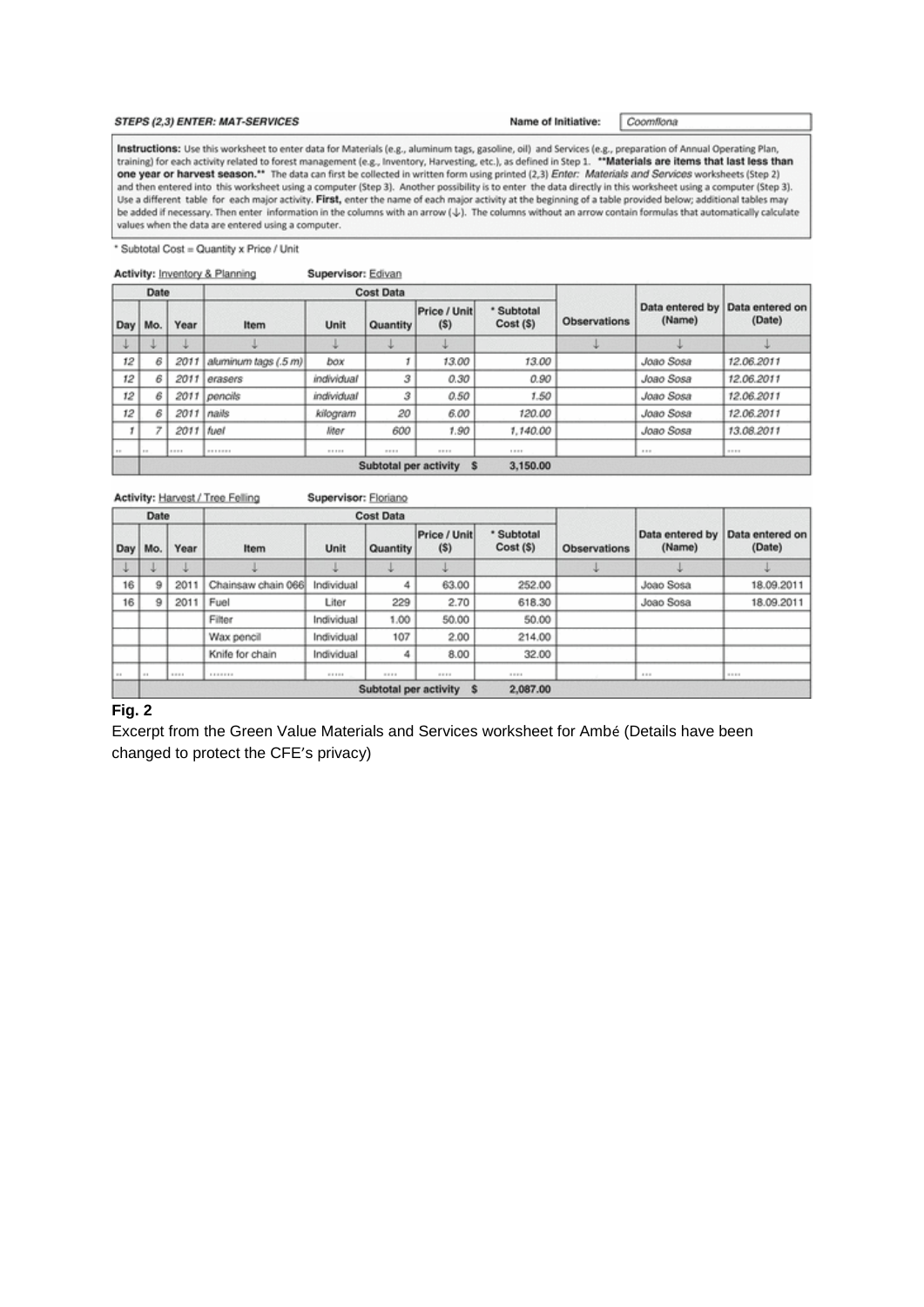<span id="page-11-0"></span>STEPS (2,3) ENTER: MACH-EQUIP PH. 3

Name of Initiative: Coomflona

Instructions: Carefully follow these instructions, Use this worksheet for the third phase of monitoring costs for Machinery and Equipment, at the end of the period of analysis for data collected through either the "Simple" or "Complex" options in phases 1 and 2. Data on items purchased will now be transferred to this worksheet from the (2,3) Enter: Mach-Equip Ph. 2 worksheet, and organized and analyzed by activity; there should be one table per activity. Enter information in the columns with an arrow (1). The columns without an arrow contain formulas that will automatically calculate values. The main steps are: (1) First, enter the name of each major activity at the beginning of a table provided below; additional tables may be added if necessary. (2) In each table, enter in the first column all of the items of Machinery and Equipment used in the corresponding activity; verify the items by reviewing the column that corresponds with each activity in the (2,3) Enter: Mach-Equip Ph. 2 worksheet used. (3) Next, for each item, enter the "Depreciation Cost" from the (2,3) Enter: Mach-Equip Ph. 2 worksheet used. (4) Then, for the same item, enter the "Subtotal of Days Worked for each Activity" for the corresponding activity from the (2,3) Enter: Mach-Equip Ph. 2 worksheet used. (5) Finally, enter the "Total Days Worked per Item", from the (2,3) Enter: Mach-Equip Ph. 2 worksheet used; this is the total number of days worked for all of the activities in which this item was used. The columns without an arrow contain formulas that automatically calculate values when data are entered with a computer.

\* Cost of the Item per Activity = Depreciation Cost x Subtotal of Days Worked for Each Activity / Total Days Worked per Item

| Activity:             | Inventory               | Supervisor: Edivan                                 |                                         |                                           |                     |                                 |                                 |
|-----------------------|-------------------------|----------------------------------------------------|-----------------------------------------|-------------------------------------------|---------------------|---------------------------------|---------------------------------|
| Machinery / Equipment | Depreciation<br>Cost(S) | Subtotal of<br>Days Worked<br>for Each<br>Activity | <b>Total Days</b><br>Worked per<br>Item | * Cost of the<br>Item per<br>Activity (S) | <b>Observations</b> | Data<br>Introduced<br>by (Name) | Data<br>Introduced<br>on (Date) |
|                       |                         |                                                    |                                         |                                           |                     |                                 |                                 |
| Compass               | 130.00                  | 81.0                                               | 81.0                                    | 130.00                                    |                     | Joao Sosa                       | 04.11.2008                      |
| GPS                   | 344.00                  | 81.0                                               | 81.0                                    | 344.00                                    |                     | Joao Sosa                       | 04.11.2008                      |
| Tape 30 meters        | 42.50                   | 81.0                                               | 168.8                                   | 20.40                                     |                     | Joao Sosa                       | 04.11.2008                      |
| Tape 50 meters        | 34.50                   | 81.0                                               | 137.3                                   | 20.36                                     |                     | Joao Sosa                       | 04.11.2008                      |
| Toyota truck          | 5,250.00                | 81.0                                               | 279.3                                   | 1,523.00                                  |                     | Joao Sosa                       | 04.11.2008                      |
| $1 - 1 - 1$           |                         |                                                    |                                         |                                           |                     |                                 |                                 |
|                       |                         |                                                    | Subtotal per activity                   | 34,864.00                                 |                     |                                 |                                 |

Activity: Harvest / Tree Felling Supervisor: Floriano

| <b>Machinery / Equipment</b>  | Depreciation<br>Cost(S) | Subtotal of<br>Days Worked<br>for Each<br><b>Activity</b> | <b>Total Days</b><br>Worked per<br>Item | * Cost of the<br>Item per<br>Activity (\$) | <b>Observations</b> | Data<br>Introduced<br>by (Name) | Data<br>Introduced<br>on (Date) |
|-------------------------------|-------------------------|-----------------------------------------------------------|-----------------------------------------|--------------------------------------------|---------------------|---------------------------------|---------------------------------|
|                               |                         |                                                           |                                         |                                            |                     |                                 |                                 |
| Chainsaw                      | 4,000.00                | 80.0                                                      | 125.0                                   | 2,560.00                                   |                     | Joao Sosa                       | 04.11.2008                      |
| Chainsaw operator pants       | 90.00                   | 80.0                                                      | 125.0                                   | 57.60                                      |                     | Joao Sosa                       | 04.11.2008                      |
| Wedge                         | 44.00                   | 80.0                                                      | 80.0                                    | 44.00                                      |                     | Joao Sosa                       | 04.11.2008                      |
| Mallet                        | 22.00                   | 80.0                                                      | 80.0                                    | 22.00                                      |                     | Joao Sosa                       | 04.11.2008                      |
| Viser for helmet              | 17.00                   | 80.0                                                      | 80.0                                    | 17.00                                      |                     | Joao Sosa                       | 04.11.2008                      |
| <b><i><u>Property</u></i></b> |                         |                                                           |                                         |                                            |                     |                                 |                                 |
|                               |                         |                                                           | Subtotal per activity                   | 4,211.00                                   |                     |                                 |                                 |

### **Fig. 3**

Excerpt from the Green Value Machinery and Equipment worksheet for Ambé (Details have been changed to protect the CFE's privacy)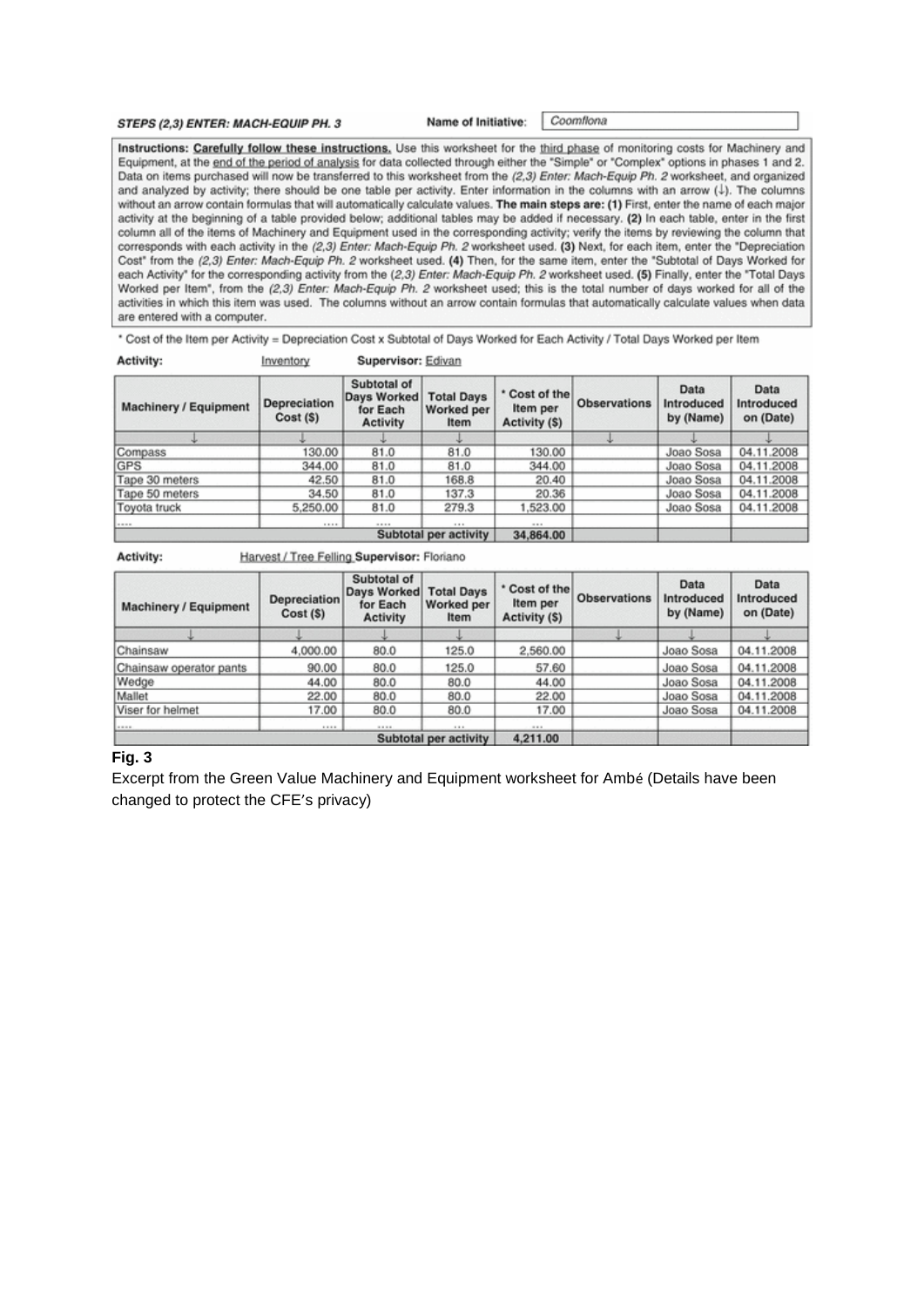<span id="page-12-0"></span>**STEP (3) ENTER: ADMIN** 

Name of Initiative : Coomflona

Instructions: Use this worksheet to enter data for Administrative costs, including Labor, Machinery and Equipment, and Materials and Services related to Administration. This data can first be collected in written form using printed (2,3) Enter: Admin worksheets, (Step 2), and then entered directly into this worksheet using a computer (Step 3). Another possibility is to enter the information directly into this worksheet with a computer (Step 3). Enter information in the columns with an arrow (J). The columns without an arrow contain formulas that automatically calculate values when data are entered with a computer.

\* Total Monthly Compensation = Monthly Salary + Montly Benefits

\*\* Total Annual Labor Cost = Total Monthly Compensation x Number of Months of Work

Labor - Salaries

| Date |              |        |                   | Monthly<br>Salary | Monthly<br><b>Benefits</b> | * Subtotal<br>Monthly | Number of<br>Months of | " Subtotal<br>Annual | <b>Observations</b> | Data<br>entered by | Data<br>entered |
|------|--------------|--------|-------------------|-------------------|----------------------------|-----------------------|------------------------|----------------------|---------------------|--------------------|-----------------|
|      | Day Mo. Year | Name   | Position / Title  | (5)               | (5)                        | Compensation (\$)     | Work                   | Labor Cost (S)       |                     | (Name)             | on (Date)       |
|      |              |        |                   |                   |                            |                       |                        |                      |                     |                    |                 |
|      |              | Joanna | Forestry Engineer | 2,000.00          | 400.00                     | 2,400.00              | 12                     | 28,800.00            |                     | Joao Sosa          | 04.01.2008      |
|      |              | Maria  | Administrator     | 2,000.00          | 400.00                     | 2,400.00              | 12                     | 28,800.00            |                     | Joao Sosa          | 04.01.2008      |
|      |              | Jorge  | Cook              | 600.00            | 120.00                     | 720.00                |                        | 4,320.00             |                     | Joao Sosa          | 04.01.2008      |
| $-1$ | 120121       |        | <b>BARBAR</b>     | <b>HERE</b>       | <b>THE</b>                 | 77.5                  | $-0.01$                | $-1.11$              |                     | or em-             | <b>HER</b>      |
|      |              |        |                   |                   |                            |                       | <b>Subtotal Cost S</b> | 169,770.00           |                     |                    |                 |

\* Subtotal Cost = Quantity x Price / Unit

Materials and Services (e.g., diesel, oil, rent, electricity, telephone, water, internet, insurance, vehicle maintenance, training)

|    | Date |                |                                  |           |          |                 |                                          |                 | Data entered by | Data entered |
|----|------|----------------|----------------------------------|-----------|----------|-----------------|------------------------------------------|-----------------|-----------------|--------------|
|    |      | Day Mo. Year   | <b>Item</b>                      | Unit      | Quantity |                 | Price / Unit (\$)   * Subtotal Cost (\$) | Observations    | (Name)          | on (Date)    |
|    |      |                |                                  |           |          |                 |                                          |                 |                 |              |
|    | 8    |                | 2011 Unities                     | per month |          | 300.00          | 300.00                                   | varies by month | Joao Sosa       | 01.08.2008   |
| 21 |      |                | 2011 Vehicle maintenance (total) | per year  |          | 1,250.00        | 1,250.00                                 |                 | Joao Sosa       | 02.08.2008   |
| зı |      | 2011           | Training                         | per event |          | 5,000.00        | 5,000.00                                 |                 | Joao Sosa       | 03.08.2008   |
|    |      |                | 2011 Office supplies             | per month |          | 400.00          | 400.00                                   | varies by month | Joao Sosa       | 03.08.2008   |
|    |      | <b>Distant</b> | <b>BREEZ</b>                     | 1.11      | $x = x$  | $2n + n$        |                                          |                 |                 | 1.1.1        |
|    |      |                |                                  |           |          | Subtotal Cost S | 16.190.00                                |                 |                 |              |

\* Total Cost = Quantity x Price / Unit

\*\* Depreciation Cost = Total Cost / Useful Life

#### **Machinery and Equipment**

| Date  |               |                      |               |              |                     |                     | Useful Life (in #                      |                            |              |                |                                         |
|-------|---------------|----------------------|---------------|--------------|---------------------|---------------------|----------------------------------------|----------------------------|--------------|----------------|-----------------------------------------|
|       | Day Mo. Year  | <b>Item</b>          | Unit          | Quantity     | Price / Unit<br>(S) | * Total Cost<br>(S) | of years or<br>productive<br>periods)  | " Depreciation<br>Cost (S) | Observations | Data<br>(Name) | Data<br>entered by entered on<br>(Date) |
| 49.97 |               |                      |               |              |                     |                     |                                        |                            |              |                |                                         |
|       |               | Computer, printer,   | Packaged      |              |                     |                     |                                        |                            |              |                |                                         |
|       |               | 2007 programs        | computers     | 4            | 3,500.00            | 14.000.00           | з                                      | 4,666.67                   |              |                | Joao Sosa 04.08.2008                    |
|       |               | 2007 Flatbed Truck   | Individual    |              | 97,400.00           | 97,400.00           |                                        | 32,466.67                  |              | Joao Sosa      | 04.08.2008                              |
|       | 61            | 2007 Air conditioner | Individual    |              | 430.00              | 430.00              |                                        | 107.50                     |              |                | Joao Sosa 04.08.2008                    |
|       | <b>BELLEY</b> | 1.000.000            | <b>ALLENA</b> | $11.8 - 11.$ | $1 - 1$             | 11.11               | $1 + 1 + 1$                            | 1.11                       |              | <b>British</b> | Taxa.                                   |
|       |               |                      |               |              |                     |                     | Subtotal<br><b>Depreciated Cost \$</b> | 185,425.00                 |              |                |                                         |

### Fig. 4

Excerpt from the Green Value Administrative costs worksheet for Ambé (Details have been changed to protect the CFE's privacy)

As can be seen in Figs. 5 and 6, fixed costs associated with the administration of the CFE were the most expensive cost category, accounting for more than 70 % of total costs. Further, office-related administrative activities accounted for nearly 90 % of the total labor costs. The use of heavy equipment also incurred major expenses, especially rents paid for road construction (a component of the inventory and planning expenditures) and tree removal (skidding).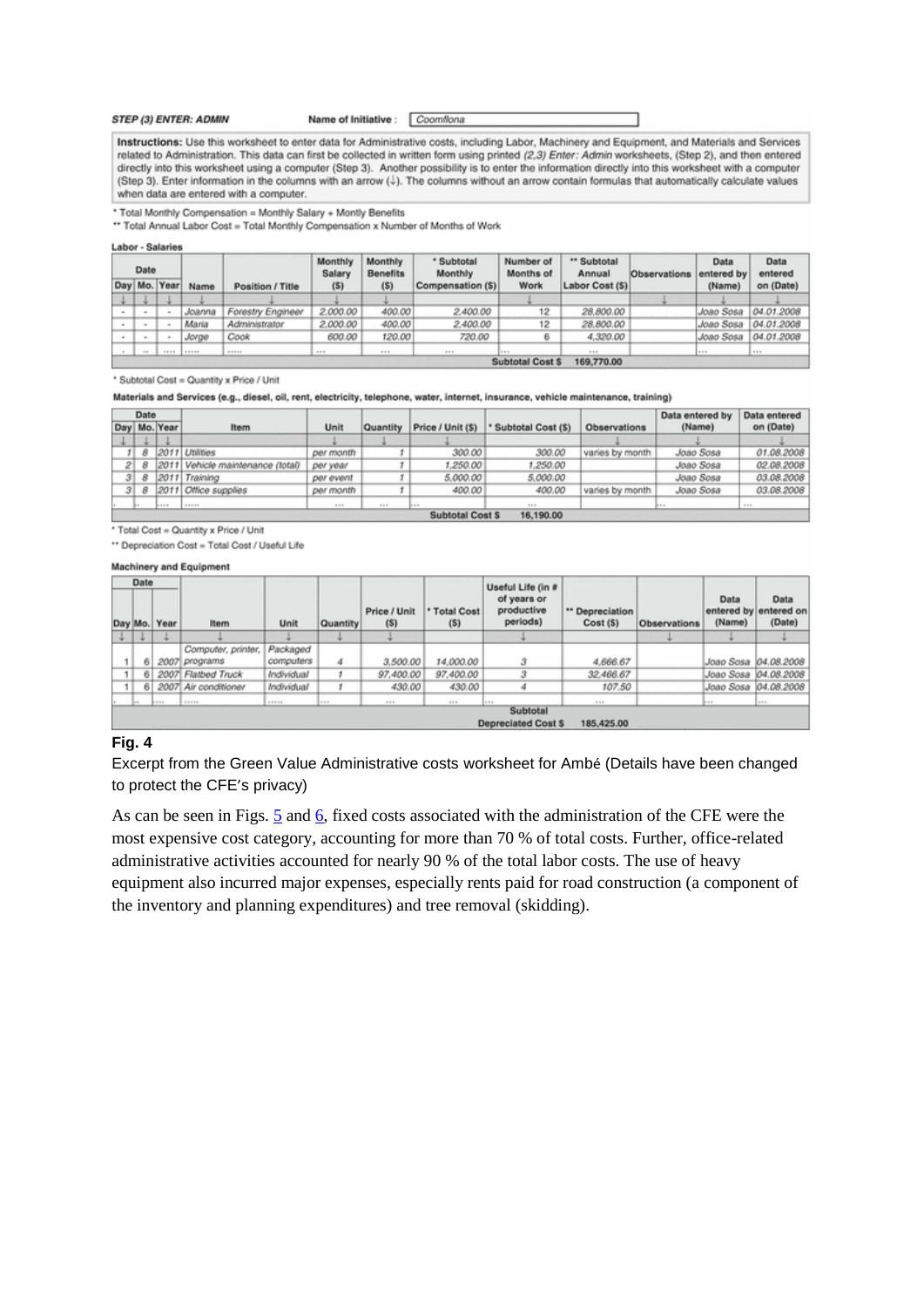#### <span id="page-13-0"></span>STEP (5) ANALYZE: SUMMARY

Instructions: Use this worksheet at the end of the period of analysis to summarize the total costs, organized by type and by activity, and total income related to the product or service being analyzed. First, enter information about the producer in the tables "Information about the Producer" and "Basic Operational Information". Then enter the major productive activities in the first column in the table "Cost by Activity and Cost Type"; the Administrative costs are always included after the list of major productive activities. Rows can be added to the table as necessary. There are links between this worksheet and each of the (4) Compile worksheets for<br>cost data as well as the (2,3) Enter: Sales worksheet for income data. The rest of the columns contain either data copied over with links from other worksheets or formulas that automatically calculate values.

| Information about the Producer     |                |
|------------------------------------|----------------|
|                                    |                |
| Name of Initiative                 | Coomflona      |
| <b>Product or Service Analyzed</b> | Logs           |
| <b>Period of Analysis</b>          | Harvest 2007-8 |

| <b>Basic Operational Information</b> |       |  |  |
|--------------------------------------|-------|--|--|
|                                      |       |  |  |
| <b>Monetary Unit</b>                 |       |  |  |
| Area of Production (ha)              | 300   |  |  |
| <b>Unit of Sale</b>                  | mЗ    |  |  |
| <b>Quantity sold</b>                 | 3.651 |  |  |
| <b>Average Quantity Sold/Area</b>    | 12.17 |  |  |

#### Costs by Activity and Input Type

| <b>Activity</b>               | Labor   | <b>Materials and</b><br><b>Services</b> | Machinery and<br>Equipment | <b>Subtotal Cost</b><br>(S) | Percent | <b>Average Cost</b><br>per unit (\$) |
|-------------------------------|---------|-----------------------------------------|----------------------------|-----------------------------|---------|--------------------------------------|
|                               |         |                                         |                            |                             |         |                                      |
| Inventory & Planning          | 9486    | 3 1 5 0                                 | 34 864                     | 47.500                      | 8%      | 13                                   |
| Harvest                       | 4 3 2 0 | 2087                                    | 4211                       | 10.618                      | 2%      | 3                                    |
| Skidding                      | 3666    | 16 325                                  | 64 109                     | 84.100                      | 15%     | 23                                   |
| Product measurement & loading | 6450    | 838                                     | 843                        | 8,131                       | 1%      | 2                                    |
| Permanent plots               | 1890    | 0                                       | 421                        | 2.311                       | 0%      |                                      |
| Administration                | 169 770 | 185 425                                 | 61 247                     | 416,442                     | 73%     | 114                                  |
| <b>Subtotal Cost</b>          | 195,582 | 207,825                                 | 165,695                    | 569,102                     |         | 156                                  |
| Percent                       | 34%     | 37%                                     | 29%                        |                             |         |                                      |

#### Revenue, Net Revenue, and Rate of Return

| <b>Total Revenue</b>  | \$637 175       |  |  |
|-----------------------|-----------------|--|--|
| <b>Total Costs</b>    | \$569 102       |  |  |
| Net Revenue (Profit)  | <b>\$68 073</b> |  |  |
| <b>Rate of Return</b> | 12%             |  |  |

### Fig. 5

Green Value Summary worksheet for Ambé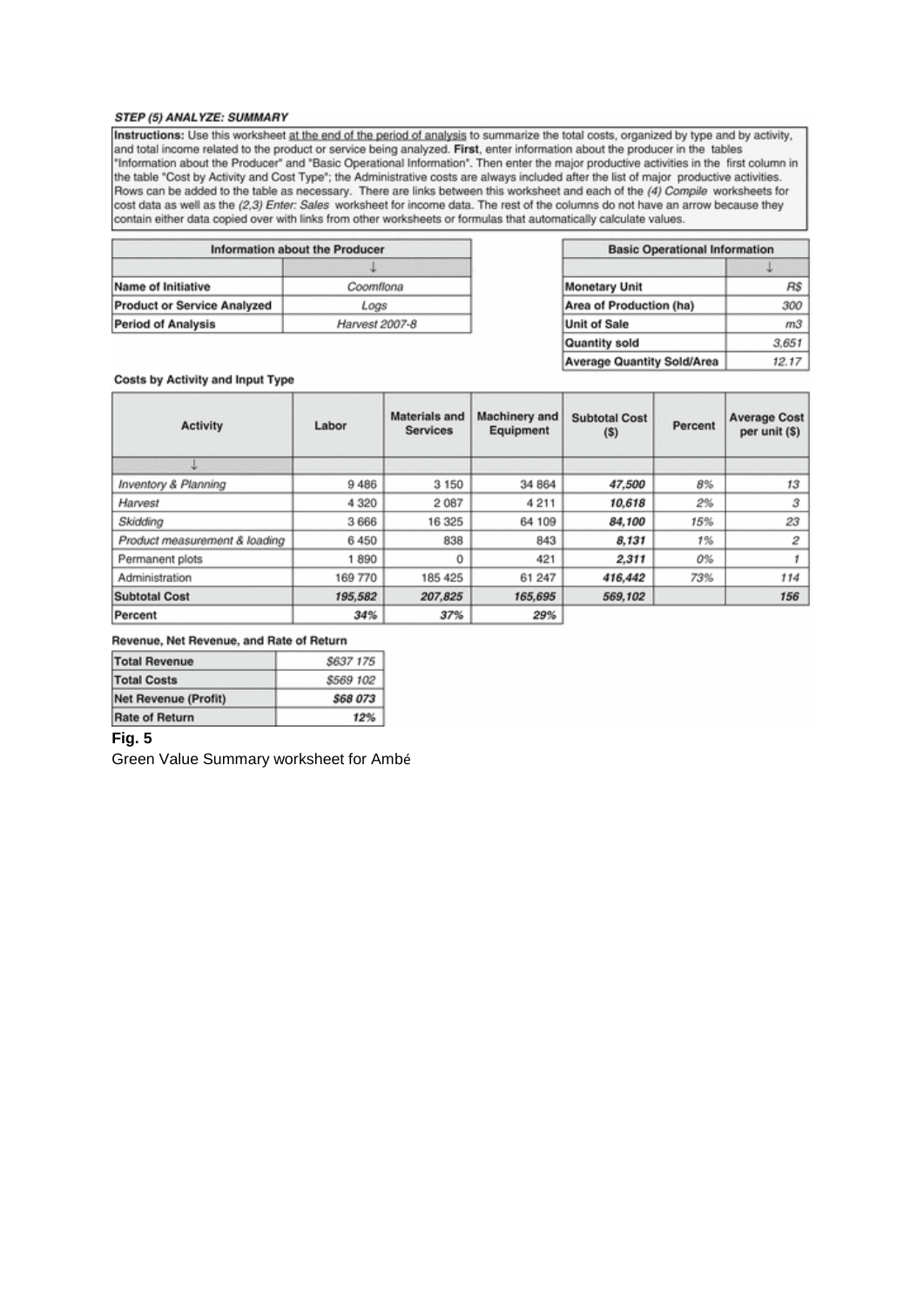<span id="page-14-0"></span>STEP (5) ANALYZE: GRAPHS

Name of Initiative : Coomflona

Instructions: Use this worksheet to present your results. Enter information in the columns with an arrow (L). Two tables present the results of the financial analysis and are the basis for the graphs provided below: Figures 1-6. First, in the table "Total Cost by Activity", enter in the column "Activity" the list of major activities and "Administration", and then enter in the column "Cost Subtotal" the costs by activity. Next, in the table "Total Cost by Type", enter the cost subtotals by input type (Labor, Materials and Services, Machinery and Equipment). The data for the tables can be either entered manually from the (5) Analyze: Summary worksheet, or, if a computer is used to enter the data, the links that exist between this worksheet and the (5)Analyze: Summary worksheet can be used. Figures 1-6 are automatically generated based on the data in the two tables. Figures 1-4 present the costs by activity, and Figures 4 and 5 present the costs by type of input. The graphs may be adjusted and new graphs may be added as necessary. The columns without an arrow contain formulas that automatically calculate values if data are entered with a computer.

| <b>Activity</b>                  | <b>Cost Subtotal</b> | Cost    |  |
|----------------------------------|----------------------|---------|--|
|                                  |                      |         |  |
| Inventory & Planning             | 47,500               | 8%      |  |
| Harvest                          | 10.618               | 2%      |  |
| Skidding                         | 84,100               | 15%     |  |
| Product measurement &<br>loading | 8.131                | 1%      |  |
| Permanent plots                  | 2.311                | 0%      |  |
| Administration                   | 416,442              | 73%     |  |
| <b>Total Cost</b>                | 569,102.00           | 100.00% |  |



Cost by Input Type (The data for Figures 5 and 6)

| <b>Type of Cost</b>        |  | <b>Cost Subtotal</b> | % of Total<br>Cost |  |
|----------------------------|--|----------------------|--------------------|--|
|                            |  |                      |                    |  |
| abor                       |  | 195,582.00           |                    |  |
| Materials and Services     |  | 207,825.00           |                    |  |
| Machinery and<br>Equipment |  | 165,695.00           | 29%                |  |
| <b>Total Cost</b>          |  | 569,102.00 100.00%   |                    |  |



### **Fig. 6**

Green Value Graphics worksheet for Ambé

Given estimates of total cost, it is simple to compute the average total cost of producing logs by dividing total cost by the volume produced:

ATC = R\$569,102/3,651 m<sup>3</sup> = R\$155.88 m<sup>-3</sup>

The average total cost of producing logs is a useful metric because it can be compared with the average total revenue obtained from selling logs. This comparison is helpful for understanding potential inefficiencies when the CFE is producing various classes of products for sale, each with a different market value, where the cost of producing outputs does not vary across the classes of products sold.

<span id="page-14-1"></span>To see this, we report the average (per unit) revenue associated with each product class sold, as well as the number of units sold and total revenue (Table [3\)](#page-14-1). The most common products produced were class 2 logs (1,747 m<sup>3</sup>), receiving R\$180 m<sup>-3</sup> and accounting for nearly half of the total revenue. The production of class 1 logs was very lucrative, receiving R\$280 m<sup>-3</sup>, accounting for roughly 20 % of the total volume produced while receiving nearly one-third of the total revenue. As is readily observable, the (average) revenue received per unit of class 1 and 2 logs exceeded the average cost (R\$155.88 m<sup>-3</sup>) of producing those logs. However, the average cost of producing class 3 logs exceeded the average revenue received (R\$100 m<sup>-3</sup>), thereby inducing a loss for each unit produced. Although there are often good silvicultural and/or commercial reasons for harvesting low-value species, it is important for the CFE to recognize that profits are being lost for each class 3 log produced.**Table 3**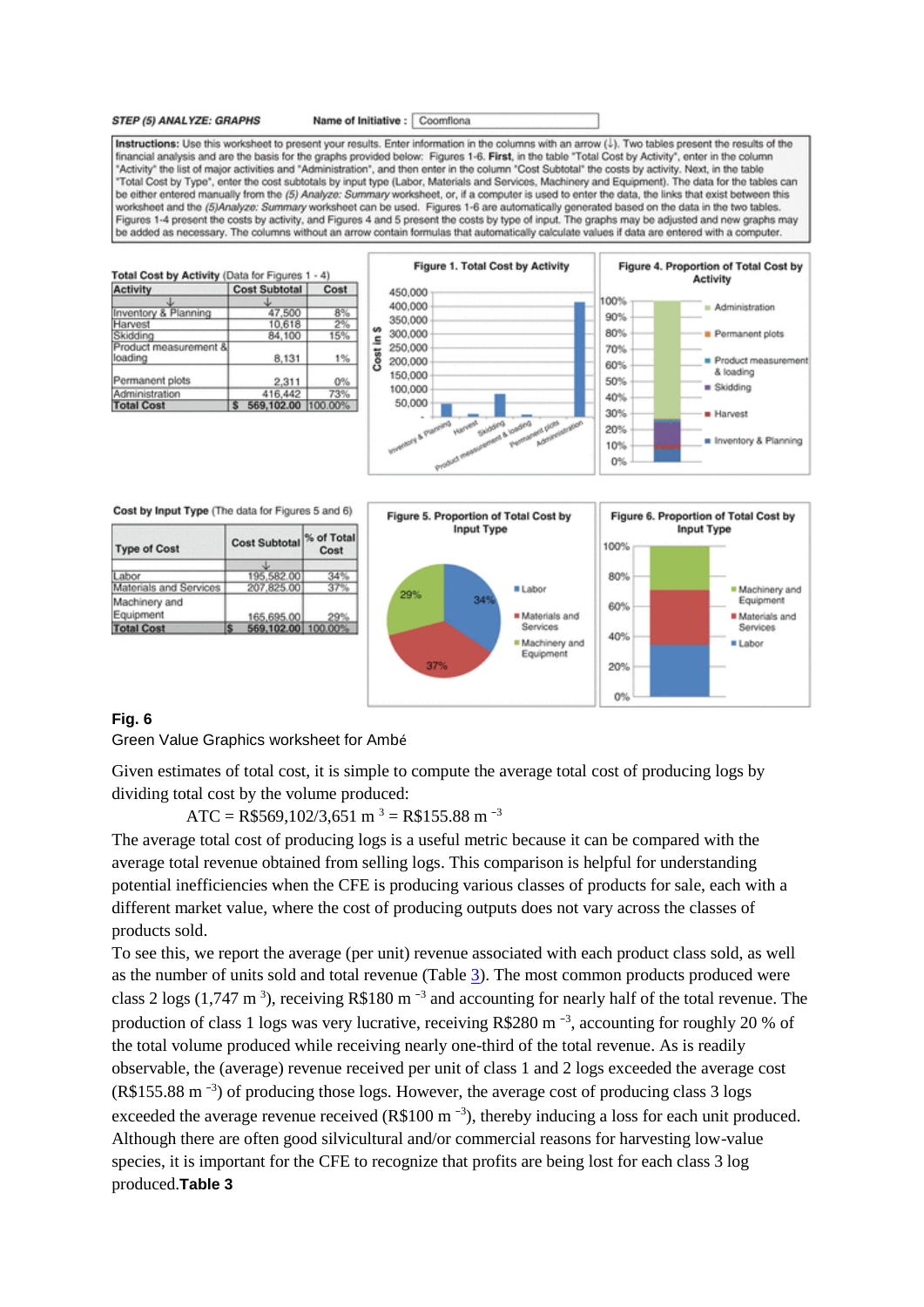Annual total revenue for Ambé community forest enterprise (R\$, 2008, rounded values)

| <b>Product</b> | Price $m^{-3}$ | Volume $(m^3)$ | <b>Revenue</b> |
|----------------|----------------|----------------|----------------|
| Class 1 log    | 280            | 735            | 205,872        |
| Class 2 log    | 180            | 1,747          | 314,429        |
| Class 3 log    | 100            | 1,169          | 116,874        |
| Total          |                | 3,651          | 637,175        |

In addition to average cost and revenue, estimates of total cost and revenue are useful for evaluating the overall profitability of a CFE. Total revenue from the Ambé CFE is simply computed by multiplying the price received per unit times the quantity in each quality class and then summing across the quality classes:

 $TR = (R$280*735) + (R$180*1747) + (R$100*1169) = R$637,175$ 

Subtracting total cost (\$569,102) from total revenue, the net revenue (or profit) from the 2008 timber harvest was \$68,073 (Fig. [5\)](#page-13-0).

Similar to the computation of average total cost, average total revenue across all value classes can be computed by dividing total revenue by the volume produced:

ATR = R\$637,175/3,651 m<sup>3</sup> = R\$174.52/m<sup>3</sup>

The average net revenue (profit) is then computed by subtracting the average total cost from the average total revenue:

 $ANR = R$174.52/m^3 - R$158.88/m^3 = R$15.64/m^3$ 

That is, for every cubic meter of logs produced, an average net revenue of R\$15.64 was received. Thus, although we saw that class 3 logs reduced net revenues, the profitability of producing class 1 and class 2 logs more than compensated for the losses incurred in producing class 3 logs. Just as average net revenue can be computed for the entire logging operation, average net revenue can also be computed for each class of products. As would be expected, the ANR for the highest value class is large (R\$280 – R\$159 = R\$121/m<sup>3</sup>). Although the ANR for the medium value class is positive (R\$180 – R\$159 = R\$21/m<sup>3</sup>), the profit per unit produced is much smaller. As anticipated from the discussion above, the ANR received from class  $3 \log s (R\ $100/m^3)$  was less than the cost of producing them  $(R$159/m<sup>3</sup>)$ . However, it is important to recognize that the production of class 3 logs provided income to community members for the hours that they worked producing those logs. Of course, the labor income was subsidized by the positive ANR obtained from medium and high value class logs.

Overall, the income from the sale of logs was found to be greater than the cost of production. This was based on a critical assumption that workers were paid on a daily basis for work performed, and not on a monthly basis, as the CFE was considering this change. In addition, the CFE had valuable baseline information for analyzing other scenarios, such as comparing net income based on purchasing versus renting a skidder (machinery used to transport logs from the forest to a central loading location) or the production of dimensional lumber with a sawmill versus logs. It also had important information regarding the social benefits of the CFE, including that all of its labor costs for field activities and a good part of its administrative labor costs represented in fact income for local community members.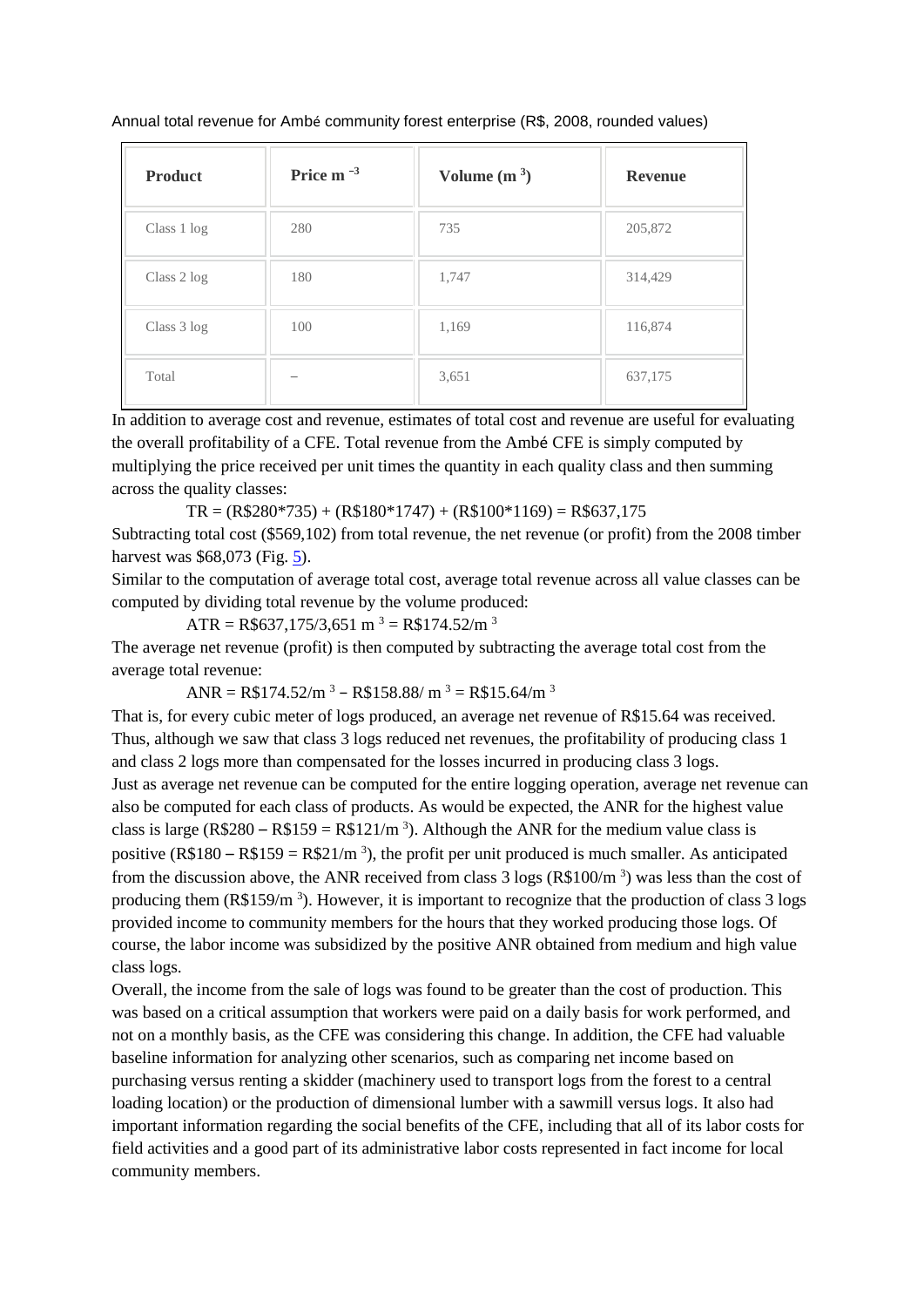# References

<span id="page-16-1"></span>ABT (2013) La Autoridad de Fiscalización y Control Social de Bosques y Tierras. 2013. List of annual forest operating plans approved for community associations in Bolivia, Santa Cruz

<span id="page-16-3"></span>Antinori C, Bray DB (2004) Community forest enterprises as entrepreneurial firms: Economic and institutional perspectives from Mexico. World Dev 33:1529–1543

<span id="page-16-7"></span>Blue Ox Forestry (no date) Reduced-impact logging simulator (RILSIM). Blue Ox Forestry. [http://](http://www.blueoxforestry.com/rilsim/default.aspx) [www.blueoxforestry.com/rilsim/default.aspx.](http://www.blueoxforestry.com/rilsim/default.aspx) Accessed 1 Apr 2014

<span id="page-16-2"></span>Cubbage F, Davis R, Rodriguez Parades D, Frey G, Millenhaeuer R, Kraus Elsin Y, González Hernandez IA, Albarrán Hurtado H, Salazar Cruz AM, Nacibe Chemor Salas D (2013a) Competitividad y Acceso a Mercados de Empresas Forestales Comunitarias en México. PROFOR & the World Bank, Latin America and the Caribbean Region. [http://www.profor.info/knowledge/](http://www.profor.info/knowledge/community-forestry-enterprise-competitiveness-and-access-markets-mexico) [community-forestry-enterprise-competitiveness-and-access-markets-mexico.](http://www.profor.info/knowledge/community-forestry-enterprise-competitiveness-and-access-markets-mexico) Accessed 17 Apr 2014

<span id="page-16-6"></span>Cubbage F, Davis R, Frey G, Chandrasekharan Behr D (2013b) Financial and economic evaluation guidelines for community forestry projects in Latin America. Program on Forests (PROFOR). [http://](http://www.profor.info/knowledge/community-forestry-enterprise-competitiveness-and-access-markets-mexico) [www.profor.info/knowledge/community-forestry-enterprise-competitiveness-and-access-markets](http://www.profor.info/knowledge/community-forestry-enterprise-competitiveness-and-access-markets-mexico)[mexico.](http://www.profor.info/knowledge/community-forestry-enterprise-competitiveness-and-access-markets-mexico) Accessed 1 Apr 2014

<span id="page-16-5"></span>Gómez M, Ramírez O (1998) Metodología para el análisis financiero de concesiones forestales en la Reserva de la Biósfera Maya, Guatemala. Centro Agronómico Tropical de Investigación y Enseñanza (CATIE), Turrialba

<span id="page-16-8"></span>Humphries S, Holmes TP (2014) Green value: a tool for simplified financial analysis of forest-based initiatives. Earth Innovation Institute and USDA Forest Service, San Francisco

<span id="page-16-4"></span>Humphries S, Holmes T, Kainer K, Koury CGG, Cruz E, Roches RM (2012) Are community-based forest enterprises in the tropics financially viable? Case studies from the Brazilian Amazon. Ecol Econ 77:62–73 [CrossRef](http://dx.doi.org/10.1016/j.ecolecon.2011.10.018)

<span id="page-16-0"></span>Mayers J (2006) Small and medium-sized forestry enterprises. ITTO Tropical Forest Update. ITTO, Yokohama, p 2